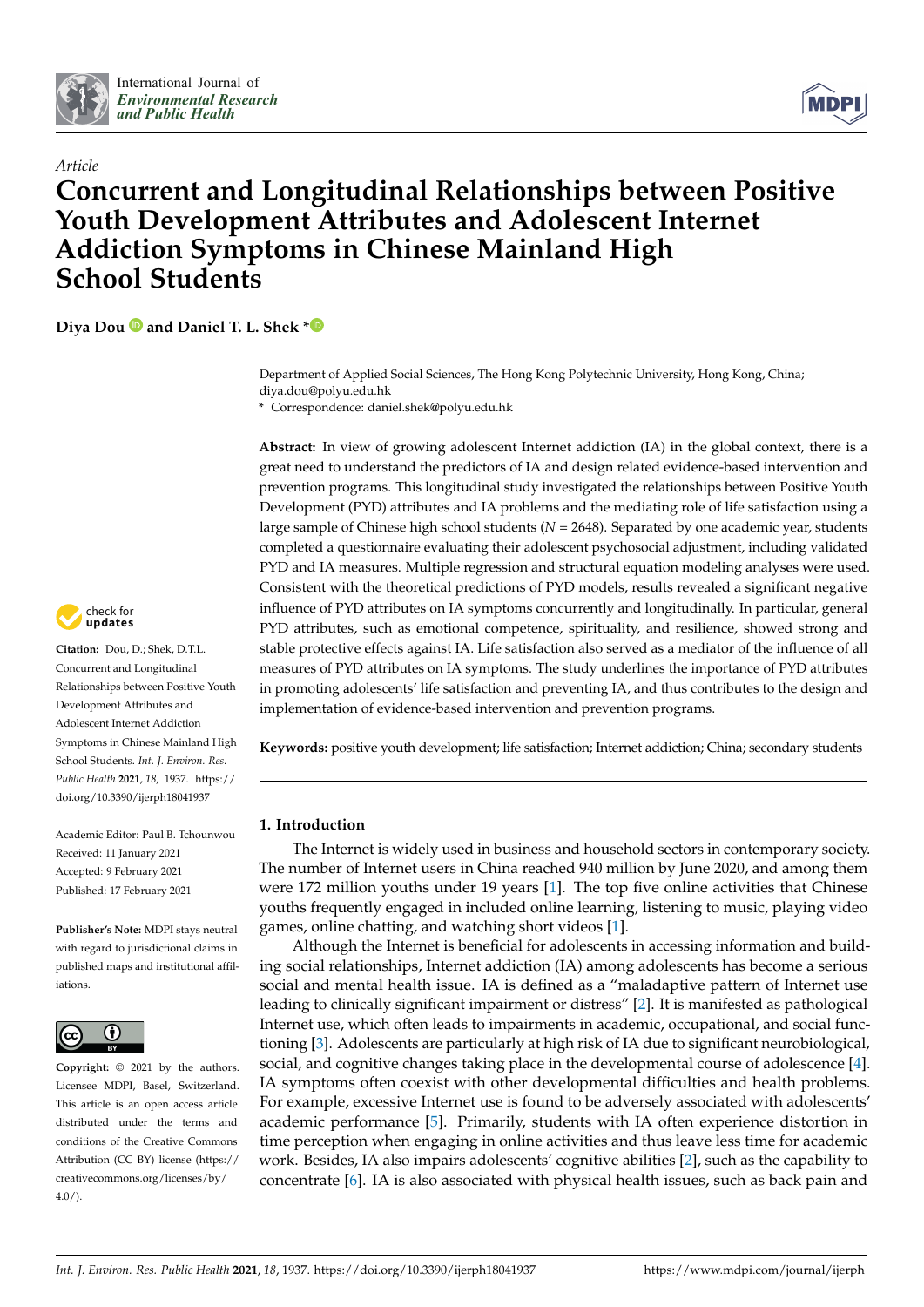strain injury. Moreover, IA often coexists with other internalizing and externalizing problems, such as depression, hostility, anxiety, self-harm behaviors, and substance abuse [\[7](#page-15-6)[–9\]](#page-15-7). The recent research of Ruggieri et al. revealed a close relationship between problematic social media use and social anxiety among adolescents and their mothers, demonstrating the key role of family in intergenerational transmission of problematic Internet use [\[10\]](#page-15-8). In addition, IA may hinder adolescents from building positive social functioning in the real world [\[11,](#page-15-9)[12\]](#page-15-10). The prevalence rate of IA among Chinese youths has reached 10% in recent years [\[13\]](#page-15-11), implying that some 17 million youths are suffering from IA. Therefore, identifying critical predictors of IA and its underlying psychological mechanisms are essential for designing evidence-based intervention and prevention programs.

Previous adolescent research has often followed a deficit model of youth development, which upholds the belief of the inevitability of "storm and stress" in adolescence. Therefore, much effort has been devoted to providing effective treatment and crisis intervention for adolescents with mental and behavioral disorders such as IA [\[7,](#page-15-6)[14\]](#page-15-12). While schools and education bureaus promote school-based interventions and counseling services [\[15\]](#page-16-0), governments formulate policy responses to address adolescent IA. For example, the antiaddiction system for major online-gaming sites was launched in China in 2007 and was further expanded to video-streaming platforms in 2019 [\[1\]](#page-15-0).

Empirical evidence has increasingly shown that adolescents can demonstrate tremendous potential and strength during this developmental stage, which is inconsistent with the deficit model [\[16\]](#page-16-1). Instead of solely focusing on crisis intervention and treatment for problem behavior, psychologists have begun examining protective and risk-reducing factors in adolescent development to promote subjective well-being [\[17\]](#page-16-2). Previous studies have revealed that adolescents with limited psychological and environmental resources, such as self-efficacy, self-control, and social support, are vulnerable to developmental problems [\[18](#page-16-3)[,19\]](#page-16-4). Positive youth development (PYD) has, in recent years, emerged as a coherent approach offering a strength-based and positive model of youth for health and well-being promotion [\[17,](#page-16-2)[20\]](#page-16-5). However, very few researchers have used the PYD perspective and related validated scales to investigate the association between PYD attributes and adolescent IA [\[21\]](#page-16-6). Besides, the mechanisms underlying the protective effects exerted by PYD attributes on adolescents remain unclear. Life satisfaction is theoretically considered a key mediating factor in influencing adolescent development but remains under-researched on the IA issue [\[22](#page-16-7)[–24\]](#page-16-8). This study examined the predictive effects of PYD attributes on adolescent IA and the mediating effect of life satisfaction using two waves of longitudinal data.

#### *1.1. Positive Youth Development Attributes and IA*

The PYD approach envisions youths as resources rather than as problems. It highlights the importance of adolescents' potentials, strengths, preferences, and the interactions between individuals and environments [\[20\]](#page-16-5). In the mid-90s, Benson [\[25\]](#page-16-9) proposed a framework of "developmental assets" in adolescent development, which forms a solid basis of the PYD approach. Benson identified forty external and internal developmental assets that matter to youth health and development. Particularly, internal assets include a set of positive personal characteristics, such as positive values, social skills, and positive identity. Lerner [\[26\]](#page-16-10) conceptualized the "Five Cs" model of PYD, including "Connection," "Confidence," "Competence," "Character," and "Caring." Based on a thorough review of PYD programs worldwide, Catalano [\[27\]](#page-16-11) identified 15 PYD attributes that were commonly emphasized in effective PYD programs. Empirical studies have shown that possessing different PYD assets, including cognitive-behavioral competence, prosocial attribute, and positive identity would help prevent various problematic behaviors such as IA [\[28](#page-16-12)[–31\]](#page-16-13). Shek [\[32\]](#page-16-14) also argued that the PYD approach is a promising intervention strategy to respond to adolescent gaming problems.

Regarding cognitive and behavioral competence in the PYD framework, this refers to thinking logically, making hypotheses, exploring possibilities, making rational deci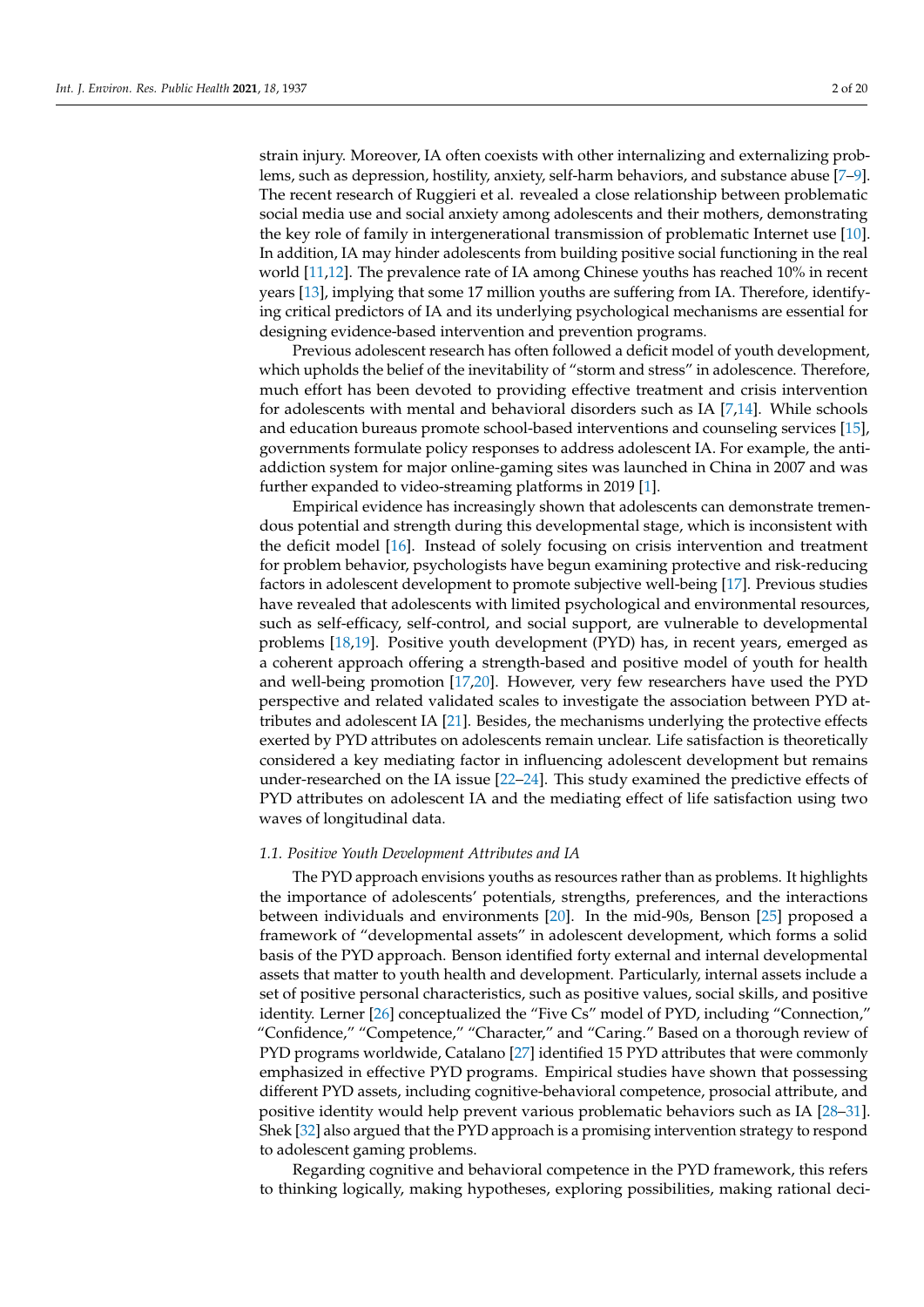sions, and performing appropriate behaviors accordingly. As IA is often regarded as a behavioral disorder, cognitive behavior approach therapy has received the most empirical investigation in practice among different therapies for IA intervention [\[33\]](#page-16-15). If adolescents possess strong cognitive thinking skills and behavioral competence, they can identify their needs met by the Internet, the negative impact of IA, and spontaneously regulate their Internet use. According to Deci and Ryan's self-determination theory [\[34\]](#page-16-16), strong selfdetermination enables adolescents to integrate regulation and intrinsic motivation and thus would promote their healthy Internet use. For example, based on a survey conducted with 694 Chinese adolescents, Li et al. [\[35\]](#page-16-17) found that higher levels of self-control were associated with decreased IA symptoms. Similarly, Mills and Allen found that autonomous self-regulation was negatively correlated with IA and positively correlated with adaptive motivations [\[36\]](#page-16-18).

Adolescent identity as a component of PYD has also been linked to Internet use in the literature. On the one hand, the Internet could be a valuable channel for adolescents to explore their identity in modern societies [\[37\]](#page-16-19). As the Internet provides an environment for anonymous social interaction, adolescents with self-identity confusion may seek advice online from peers [\[38\]](#page-16-20). On the other hand, some adolescents with self-identity confusion tend to over-use the Internet as a coping strategy. Rodger and Melioli [\[39\]](#page-16-21) have argued that inappropriate Internet use often coexists with adolescent over-concerns about body images and eating disorders. Dumas et al. [\[40\]](#page-16-22) revealed that identity-achieved adolescents engaged in less risky behaviors than those with a diffused identity. Similarly, Agbaria and Bdier's research [\[41\]](#page-16-23) also showed that adolescents with a clear identity tended to show fewer IA symptoms. Generally speaking, research evidence has supported the idea that clear self-concepts and positive identity have a negative association with IA.

Prosocial attributes are another dimension of PYD which has been found to play an important role in regulating Internet use among adolescents [\[42\]](#page-16-24). Prosocial attributes concern the intention to benefit others and follow social norms and regulations. People with prosocial attributes tend to demonstrate more socially desirable behaviors and less socially undesirable behaviors [\[43\]](#page-17-0). According to social control theory, adolescents with strong bonding with prosocial peers and adults are less likely to be involved in delinquent behaviors [\[44\]](#page-17-1). Empirical research has revealed a protective role of prosocial peer affiliation in preventing IA and buffering the negative impact of cyberbullying among adolescents [\[45\]](#page-17-2). Other studies have also shown that adolescents with IA issues tended to show fewer prosocial behaviors [\[42\]](#page-16-24). However, some researchers also argued that prosocial and helping behavior might cost extra psychological resources and place a moral burden on the self, which may harm individual well-being [\[46\]](#page-17-3).

Finally, other general PYD attributes, such as emotional competence, social skills, resilience, and spirituality, are also important personal assets for adolescents. As IA often serves as an escape from difficulties and temporary relief from negative emotions, these attributes prevent IA by allowing adolescents to deal with negative emotions, bounce back from adverse life events, and pursue long-term personal goals [\[20\]](#page-16-5). Blasi et al. [\[47\]](#page-17-4) argued that, for individuals who experienced difficulties in regulating adverse emotions, online gaming was more likely to become a coping strategy. Similarly, adolescents who lack social skills are likely to develop IA [\[48\]](#page-17-5). Generally speaking, research has shown that possessing strong emotional competence, resilience, and spirituality would allow adolescents to adopt active coping strategies instead of escape-avoidance coping, which is often associated with IA. Shek [\[32\]](#page-16-14) also argued that general PYD attributes should be promoted as protective factors for adolescent Internet gaming problems.

## *1.2. The Mediating Role of Life Satisfaction*

Although studies have demonstrated a negative relationship between different PYD attributes and adolescent problem behavior such as IA [\[28](#page-16-12)[–31\]](#page-16-13), the related psychological mechanisms are less clear. Particularly, although life satisfaction is theoretically consid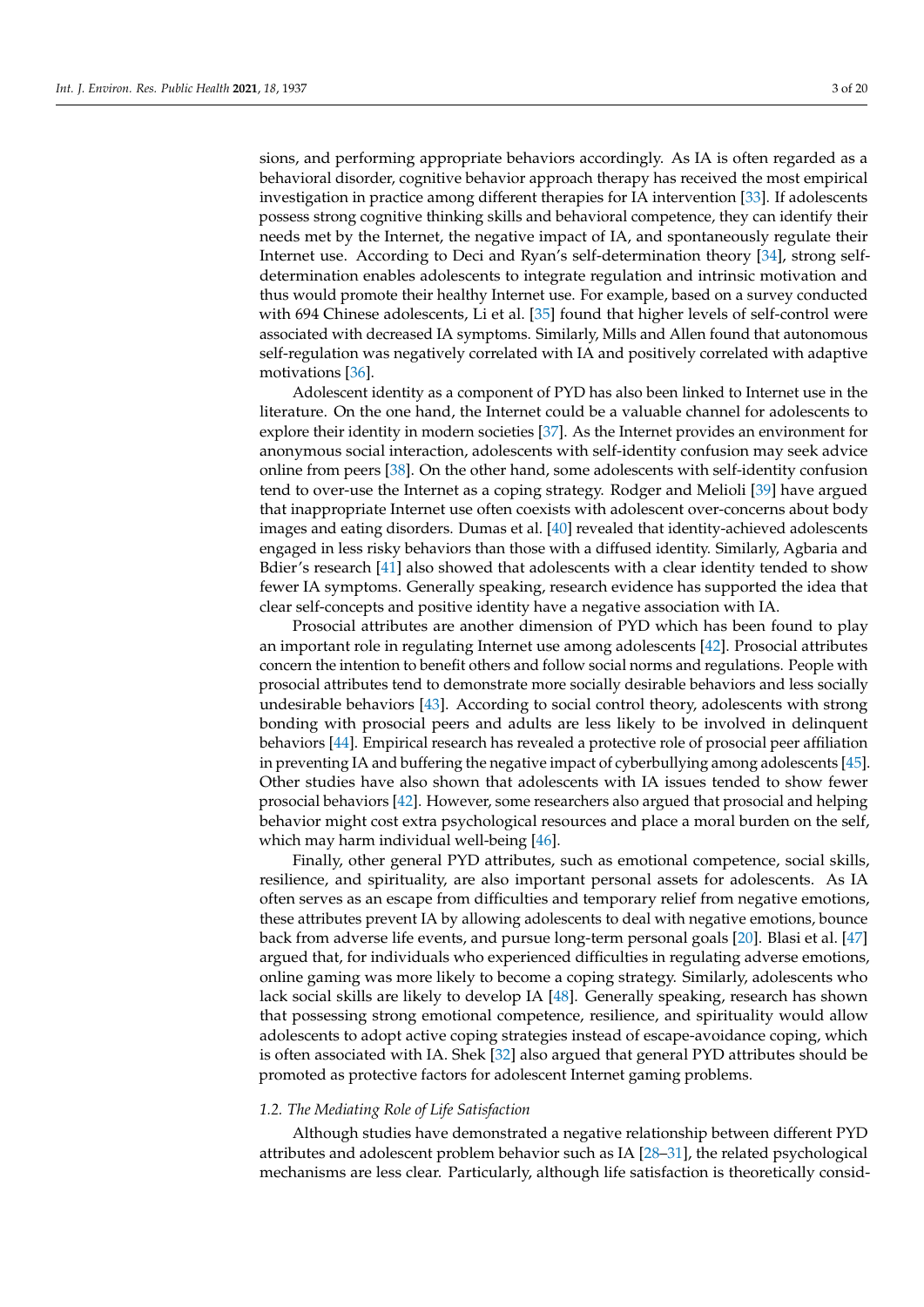ered a key mediating factor in the process of adolescent development [\[22–](#page-16-7)[24\]](#page-16-8), its role in mediating the relationship between PYD attributes and IA is under-researched.

According to the strength-based approach, personal strengths are vital levers for life satisfaction and happiness [\[49\]](#page-17-6). These strengths help adolescents cope with stressful events, establish positive social relationships, maintain healthy lifestyles, and subsequently promote psychological well-being [\[50\]](#page-17-7). Empirical studies also support these theoretical arguments. For example, self-determination reflects one's intrinsic motivation, which is an important predictor of life satisfaction [\[51\]](#page-17-8). It was also found to buffer the negative influence of stressful life events on life satisfaction [\[52\]](#page-17-9). Prosocial behavior was also positively related to life satisfaction because applying prosocial behavior brings positive and pleasant experiences, which in turn contributes to adolescents' life satisfaction [\[53\]](#page-17-10). In addition, adolescents who built their identity on true self put more effort into self-care and goal pursuit, which often increase positive life experiences [\[54\]](#page-17-11). Moreover, adolescents who developed a higher level of resilience tend to explore more resources in order to live better, and thus feel more satisfied with their life [\[55\]](#page-17-12).

A large body of literature has demonstrated that life satisfaction is closely associated with mental health problems. Based on a longitudinal cohort study involving 1265 participants, Fergusson et al. [\[56\]](#page-17-13) found that people with high levels of life satisfaction demonstrated less substance dependence, depression, anxiety disorder, and suicidality. Similar results were found in Asian countries [\[57\]](#page-17-14) including Chinese societies [\[31\]](#page-16-13). The relationship between life satisfaction and IA has gained more attention in recent years. For example, Cao et al. [\[58\]](#page-17-15) revealed a negative association between adolescent problematic Internet use and all dimensions of life satisfaction. Another study involving 1552 adolescents reported similar findings that the severity of problematic Internet use was typically associated with well-being measures [\[59\]](#page-17-16). As IA is often regarded as a maladaptive response to life difficulties and stressful events, adolescents who are dissatisfied with their lives in the real world tend to escape from reality and indulge in the virtual world for a long time. In contrast, when people feel satisfied with their lives, they tend to use positive and active coping strategies and are less likely to be engaged in addictive behaviors [\[60](#page-17-17)[,61\]](#page-17-18). Although existing research has consistently revealed negative associations between life satisfaction and health problems, research on adolescent IA and psychological well-being are still limited [\[58\]](#page-17-15).

Several research gaps are identified in the existing scientific literature. First, very few studies have specifically explored the role of life satisfaction in mediating the relationship between positive attributes and adolescent problem behaviors. Although one recent study revealed that life satisfaction mediated the relationship between PYD attributes and Chinese adolescent delinquency [\[31\]](#page-16-13), there is no systematic research in mainland China. Another research gap concerns the inconclusive results on the relationships between specific PYD attributes and adolescent well-being. For example, the study of Amdurer et al. [\[62\]](#page-17-19) showed that systemic thinking demonstrated a negative effect on life satisfaction. Similarly, evidence on the relationship between prosocial attribute and IA seems less definitive as compared to that based on cognitive-behavioral competence [\[63\]](#page-17-20). Hence, the present study responded to the research gaps by investigating the influence of PYD attributes and life satisfaction on IA based on a two-wave longitudinal study.

#### *1.3. Sociodemographic Factors and IA*

Based on the literature, we controlled three sociodemographic factors in the present study, including gender, age, and family intactness.

Adolescent boys are generally hypothesized to be more vulnerable to addiction. Several studies reported positive relationship between being male and IA [\[64\]](#page-17-21). Based on a sample of 1618 Chinese high school students, the research of Lam et al. [\[65\]](#page-17-22) revealed that the risk of being addicted to the Internet for boys was 50% higher than that for girls. Similar results were found in a three-year longitudinal study conducted with Hong Kong adolescents [\[66\]](#page-17-23). One possible explanation is that men are more likely to engage in online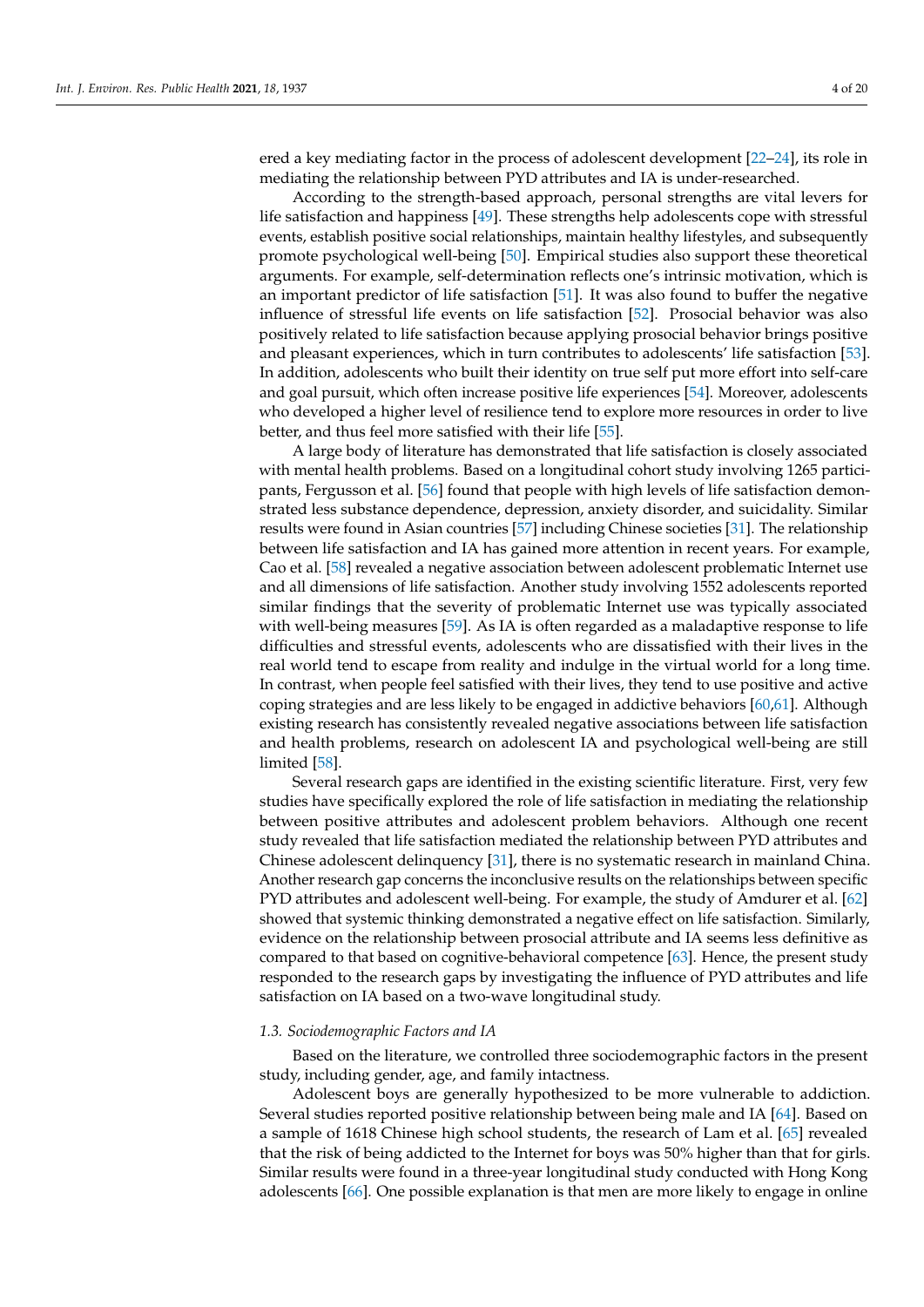gaming and gambling [\[67\]](#page-17-24). However, some studies demonstrated non-significant gender differences in adolescent IA [\[68\]](#page-17-25). Moreover, recent research revealed that women are more prone to smartphone addiction than men, possibly due to more social networking and messaging [\[69\]](#page-17-26). Therefore, we included gender as a control variable in the present study.

Age is also found as a key risk factor of IA [\[70\]](#page-17-27). Compared to adults, adolescents showed higher levels of IA. In a similar vein, the study of Blasi et al. [\[47\]](#page-17-4) also found that younger students demonstrated more IA symptoms related to online video games. In Shek and Yu's six-wave longitudinal study [\[30\]](#page-16-25), both boys and girls generally reported a decreased frequency of IA behavior across the six waves. The only exception was that students in Grade 8 reported a slight increase in IA compared with those in Grade 7. It is possible that adolescents may increase their Internet use due to stronger needs for autonomy, independence, and social interaction when entering secondary school education [\[71\]](#page-17-28), but adolescent risk behavior such as IA would generally fade out over time [\[30\]](#page-16-25).

Family intactness is an important factor related to adolescent IA. A nonintact family environment is an adverse condition for adolescent development. Previous research has revealed that adolescents living in non-intact families tended to develop more risk behaviors than their counterparts [\[72\]](#page-18-0). Adolescents living in intact families showed less IA symptoms such as excessive use and withdrawal symptoms [\[30\]](#page-16-25). It is argued that nonintact family may provide insufficient parental monitoring and create additional emotional stress for children, in either way increasing the risk of IA [\[73\]](#page-18-1). Empirically, Shek and Yu [\[30\]](#page-16-25) found that adolescents in nonintact families in Hong Kong were more likely to demonstrate IA behaviors than their counterparts.

# *1.4. Research Questions*

Based on data collected from Chinese high school students over two years, we attempted to answer the following research questions in this study.

*Research Question 1 (RQ1)*: What is the relationship between PYD attributes and IA?

Based on the previous findings [\[66](#page-17-23)[,74\]](#page-18-2), we proposed that PYD attributes would be negatively associated with IA concurrently (Hypothesis 1a) and longitudinally (Hypothesis 1b).

*Research Question 2 (RQ2)*: What is the relationship between PYD attributes and life satisfaction?

With reference to the previous studies [\[75](#page-18-3)[,76\]](#page-18-4), we proposed that PYD attributes would be positively associated with life satisfaction concurrently (Hypothesis 2a) and longitudinally (Hypothesis 2b).

*Research Question 3 (RQ3)*: What is the relationship between life satisfaction and IA? In line with the previous studies [\[77\]](#page-18-5), it was hypothesized that life satisfaction would negatively predict IA concurrently (Hypothesis 3a) and longitudinally (Hypothesis 3b).

*Research Question 4 (RQ4)*: Does life satisfaction mediate the effect of PYD attributes on IA?

Based on the previous studies suggesting the mediating role of life satisfaction [\[22,](#page-16-7)[31,](#page-16-13)[78,](#page-18-6)[79\]](#page-18-7), we hypothesized that life satisfaction would mediate the prediction of PYD attributes on IA (Hypothesis 4).

## **2. Methods**

# *2.1. Participants and Procedures*

The data were collected from students in Grade 7 and 8 in four high schools in Guangdong, Jiangsu, and Jiangxi provinces in mainland China by employing convenience sampling. The four schools were all public schools with class sizes ranging from 27 to 58 students. The first data collection exercise took place at the beginning of the school year of 2016/2017. All students in Grade 7 and 8 in the four schools were invited to respond to a questionnaire on adolescent development and well-being using a paper-and-pencil method. Before the data collection, consent was obtained from school administrators, teachers, participating students, and their parents. The data were collected in the classroom during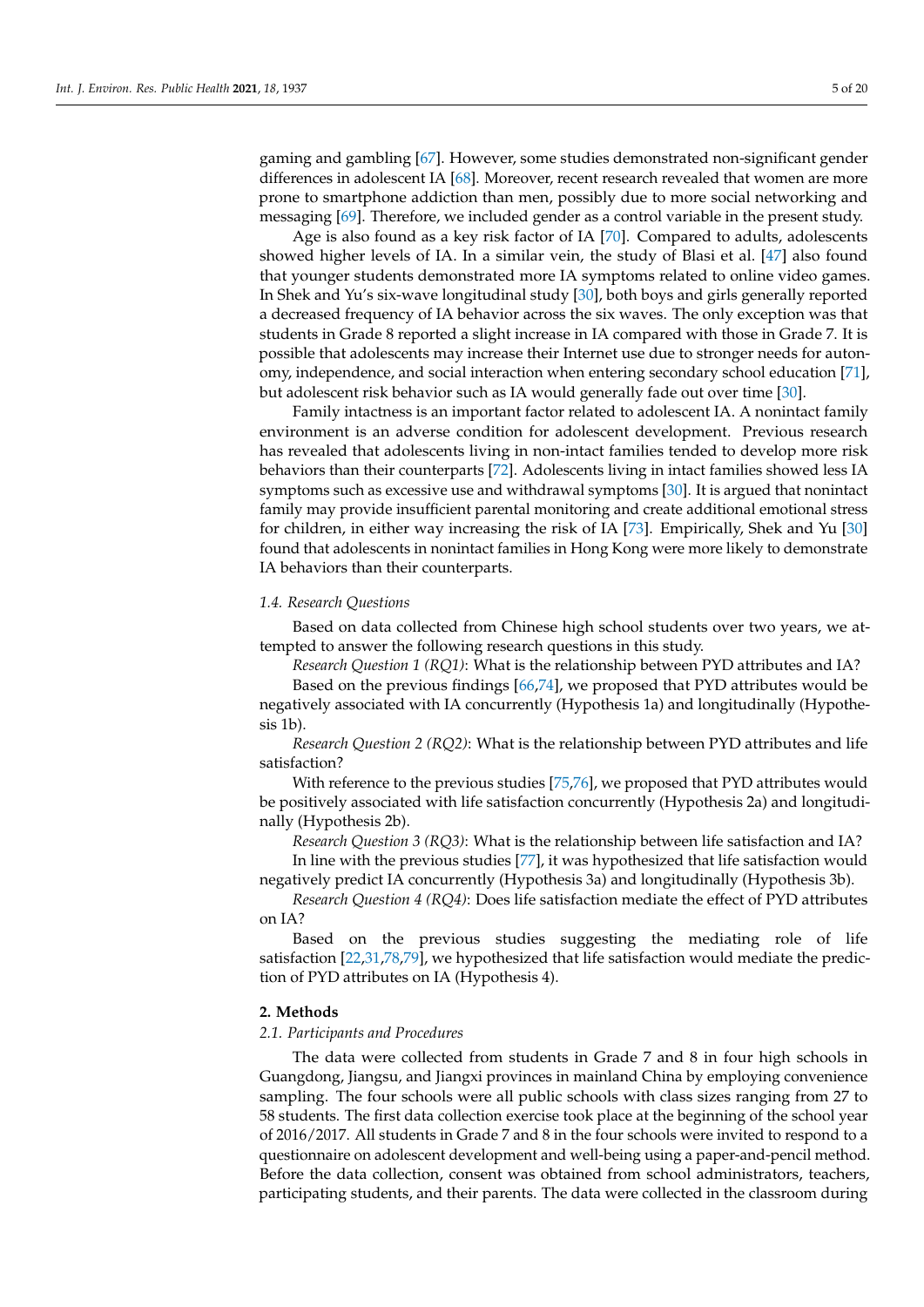school hours. Trained teachers administered the survey and explained to students the research purposes and important principles, including the anonymity and confidentiality of data collection and use. This study had been reviewed and approved by the Human Subjects Ethics Sub-committee (HSESC) of The Hong Kong Polytechnic University.

In total, 1362 Grade 7 students and 1648 Grade 8 students participated in the survey at Wave 1. The data collection of the second wave was conducted one year later. A total of 1305 Grade 8 students and 1343 Grade 9 students completed the same questionnaire at Wave 2. The attrition rates were 4.19% for Grade 7 students and 18.51% for Grade 8 students. The matched sample included 2648 students (*Mage* = 13.12 years). Among them, 57.1% were boys (*N* = 1513), 41.9% were girls (*N* = 1109), and 1.0% did not report their gender ( $N = 26$ ). As to the family characteristics, 84% were from intact families ( $N = 2225$ ) and 15.1% reported that their parents were divorced or separated  $(N = 401)$ . In total, 24.4% students ( $N = 645$ ) were from one-child families and 73.7% reported that they had brothers or sisters  $(N = 1951)$ .

An attrition analysis was conducted to examine whether adolescents who participated in both waves ( $N = 2648$ ) differed from the dropouts ( $N = 362$ ). No significant differences were found for age, gender, family intactness, and IA in both grades. The dropouts reported higher scores on some subscales and total PYD measure than did the non-dropouts in the same grade (Mean difference ranged between 0.13 and 0.36, *t* ranged from 2.28 to 3.80, *p*s < 0.05, and Cohen's *d* ranged between 0.16 and 0.36). The dropouts in Grade 8 reported higher levels of life satisfaction (Mean = 4.30) than their counterparts (Mean = 3.98; Mean differences =  $0.31$ ,  $t = 4.59$ ,  $p < 0.001$ , Cohen's  $d = 0.29$ ). As the effects are considered relatively insignificant [\[80\]](#page-18-8), the attrition bias is not a major concern of the present study.

#### *2.2. Measures*

The questionnaire included several measures examining various aspects of adolescent development and well-being. In this study, we mainly focused on students' PYD attributes, life satisfaction, and IA.

*PYD attributes.* An 80-item "Chinese Positive Youth Development Scale (CPYDS)" was used to measure students' PYD attributes. CPYDS has been widely used in research examining PYD attributes of different Chinese adolescent population groups, including junior and senior secondary school students in Mainland China and Hong Kong [\[81,](#page-18-9)[82\]](#page-18-10). Previous research has revealed that CPYDS is a validated measure possessing good psychometric properties [\[83,](#page-18-11)[84\]](#page-18-12). CPYDS includes 15 subscales, which are in accordance with the 15 PYD attributes identified in Catalano's review [\[27\]](#page-16-11). These 15 subscales are further categorized into four higher-order factors. The first factor is "Cognitive-behavioral competence" (CBC, e.g., "I know how to see things from different angles"), including "cognitive competence," "behavioral competence," and "self-determination" subscales. The second dimension is "Prosocial attribute" (PA, e.g., "I care about unfortunate people in society"), which contains "prosocial norms" and "prosocial involvement." The third factor is "Positive identity" (PIT, e.g., "I am a person with self-confidence"), which consists of "clear and positive identity" and "beliefs in the future" subscales. The last higher-order factor is "General positive youth development" (GPYD, e.g., "When I am unhappy, I can appropriately show my emotions"), including subscales of "bonding," "resilience," "social competence," "recognition for positive behavior," "emotional competence," "moral competence," "self-efficacy," and "spirituality." A 6-point Likert scale was used (1 = "Strongly disagree" and 6 = "Strongly agree"). We used the mean scores of each higher-order factor in the analyses. Results of scale reliability analysis show that all higher-ordered PYD measures used in the present study possessed sufficient internal consistency (Cronbach's *αs* ranged between 0.86 and 0.96, see Table [1\)](#page-6-0). Although the measure of self-efficacy appeared to have a relatively "lower" alpha value, we kept it in the analysis as a primary PYD attribute for the following reasons. Firstly, we adopted an integrated conceptual framework including all 15 PYD attributes suggested by Catalano et al. [\[27\]](#page-16-11). Secondly, the data analyses were based on higher-order composite factors (e.g., general PYD attribute) rather than primary PYD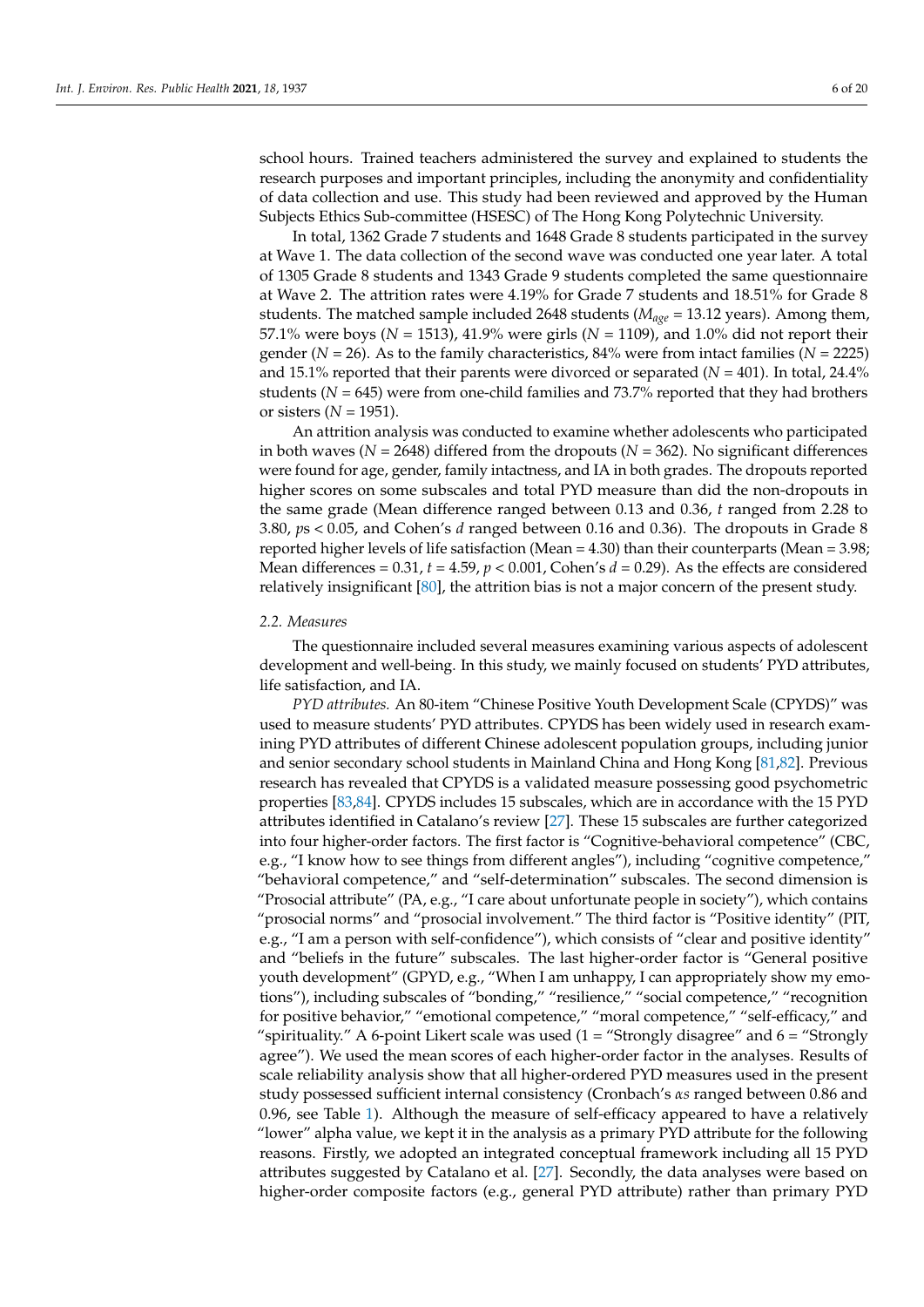attributes (e.g., self-efficacy). Thirdly, the values of the mean inter-item correlation at Wave 1 (0.37) and Wave 2 (0.42) were acceptable and some researchers suggest that a lower level of Cronbach's alpha value (e.g., 0.54) can be considered acceptable for a scale with two items [\[85\]](#page-18-13).

<span id="page-6-0"></span>**Table 1.** Reliability of measures.

| <b>Measures</b>                                  |          | Wave 1       |          | Wave 2       |
|--------------------------------------------------|----------|--------------|----------|--------------|
|                                                  | $\alpha$ | Mean IIC $1$ | $\alpha$ | Mean IIC $1$ |
| Positive Youth Development (PYD) primary factors |          |              |          |              |
| Bonding                                          | 0.82     | 0.43         | 0.89     | 0.57         |
| Resilience                                       | 0.83     | 0.45         | 0.90     | 0.61         |
| Social competence                                | 0.84     | 0.44         | 0.89     | 0.55         |
| Recognition for positive behavior                | 0.78     | 0.48         | 0.84     | 0.58         |
| Emotional competence                             | 0.83     | 0.45         | 0.87     | 0.53         |
| Cognitive competence                             | 0.85     | 0.48         | 0.89     | 0.59         |
| Behavioral competence                            | 0.75     | 0.38         | 0.84     | 0.51         |
| Moral competence                                 | 0.76     | 0.35         | 0.80     | 0.41         |
| Self-determination                               | 0.78     | 0.42         | 0.84     | 0.52         |
| Self-efficacy                                    | 0.54     | 0.37         | 0.59     | 0.42         |
| Clear and positive identity                      | 0.84     | 0.43         | 0.87     | 0.50         |
| Beliefs in the future                            | 0.75     | 0.51         | 0.79     | 0.56         |
| Prosocial involvement                            | 0.82     | 0.49         | 0.88     | 0.59         |
| Prosocial norms                                  | 0.75     | 0.38         | 0.81     | 0.47         |
| Spirituality                                     | 0.85     | 0.46         | 0.89     | 0.53         |
| PYD higher-order factors                         |          |              |          |              |
| Cognitive-behavioral competence                  | 0.91     | 0.38         | 0.94     | 0.49         |
| Prosocial attributes                             | 0.86     | 0.40         | 0.90     | 0.48         |
| General PYD qualities                            | 0.95     | 0.30         | 0.96     | 0.37         |
| Positive identity                                | 0.88     | 0.44         | 0.90     | 0.49         |
| <b>Total PYD</b>                                 | 0.97     | 0.31         | 0.98     | 0.38         |
| Life satisfaction                                | 0.81     | 0.48         | 0.84     | 0.53         |
| Internet Addiction                               | 0.77     | 0.26         | 0.80     | 0.29         |

 $1 \text{ IIC} = \text{Inter-item correlation}.$ 

*Life satisfaction.* The "Satisfaction with Life Scale" was developed by Diener et al. [\[86\]](#page-18-14). We used a Chinese version translated by Shek [\[87\]](#page-18-15), which showed good reliability and validity in previous studies examining life satisfaction among the Chinese population [\[88\]](#page-18-16). A sample item is "In most ways my life is close to my ideal." A 6-point rating scale was used (1 = "Strongly disagree" and  $6$  = "Strongly agree"). A higher score indicates a higher level of life satisfaction. The internal consistency of the scale at both waves was good (Cronbach's *αs* were 0.81 and 0.84 at Wave 1 and Wave 2, respectively, see Table [1\)](#page-6-0).

*Internet addiction.* The Internet Addiction Scale developed by Young [\[2\]](#page-15-1) was used to measure IA symptoms. The present study used a Chinese version, which has exhibited good psychometric properties in previous research conducted with Chinese adolescents [\[89\]](#page-18-17). Students responded to 10 items by indicating whether they had demonstrated the corresponding IA symptoms in the past year using a Yes/No dichotomous scale. A sample item is "Do you feel a need to spend more and more time online to achieve satisfaction?" A total score was calculated based on the counts of "yes" answers. The values of Cronbach's α were 0.77 and 0.80 at Wave 1 and Wave 2, respectively (see Table [1\)](#page-6-0).

## *2.3. Data Analyses*

Descriptive statistics and Pearson correlation analyses for the research variables were performed using SPSS version 26.0. As discussed earlier, different PYD attributes may exert distinct effects on adolescent development. Therefore, separate analyses were carried out to examine the relationships between different measures of PYD attributes and other research variables.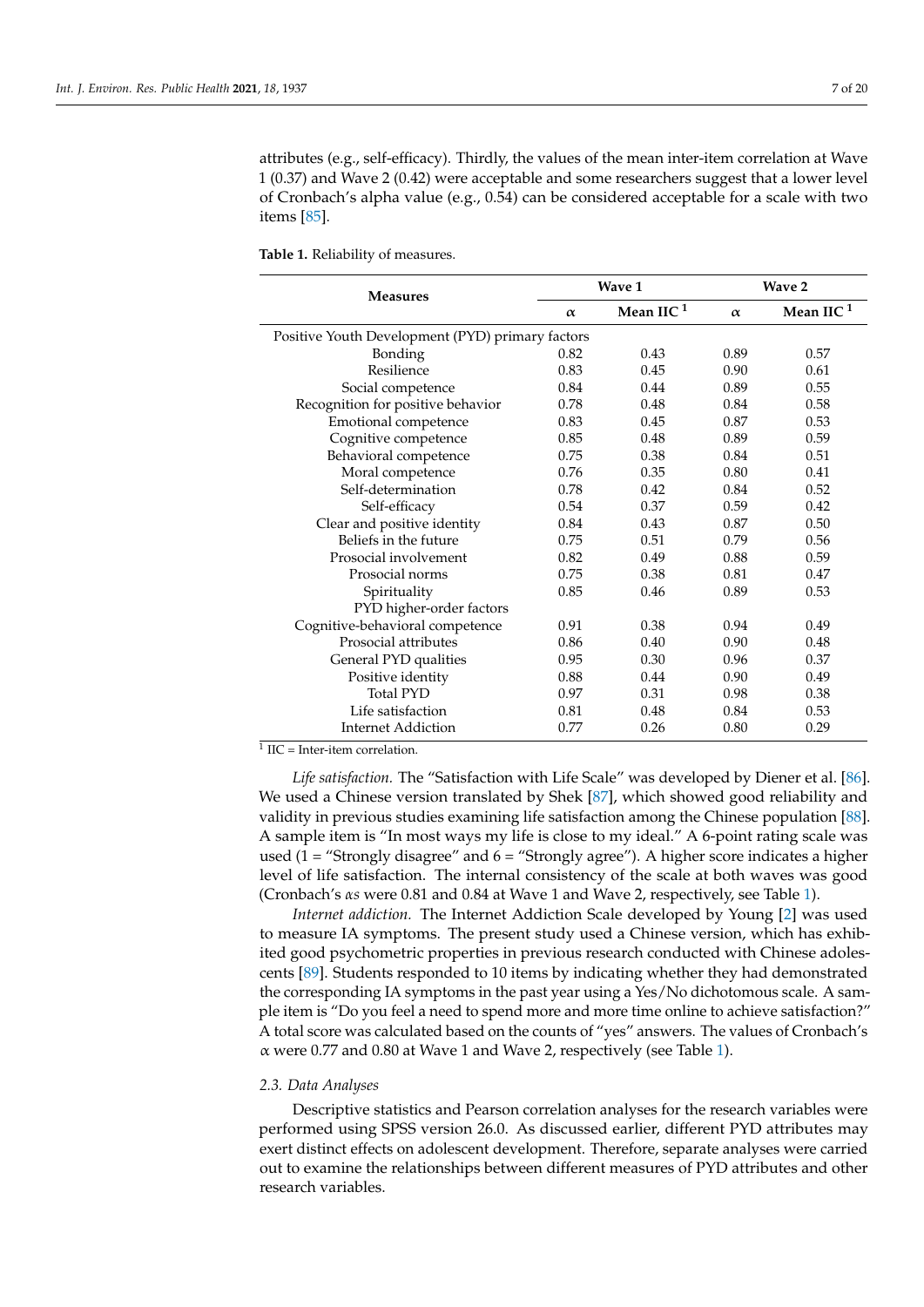For RQ1, correlation and multiple regression analyses were conducted to examine the concurrent and longitudinal prediction of each subscale and total PYD scores on IA. The same analyses were conducted to understand the prediction of PYD attributes on life satisfaction (RQ2) and the prediction of life satisfaction on IA (RQ3).

To further explore the role of life satisfaction in the relationship between PYD attributes and IA, we analyzed several mediation models using PROCESS macro in SPSS [\[90\]](#page-18-18). A series of regression analyses were performed to examine the mediating effect of life satisfaction on the relationship between each subscale and total PYD scores and IA (RQ4). Bootstrapped bias-corrected (BC) 95% confidence intervals (CIs) were calculated for regression coefficients using 2000 re-samplings in the mediation analyses [\[90\]](#page-18-18).

As PROCESS can only deal with one PYD measure at one time, we further conducted structural equation modeling (SEM) analysis using the lavaan package [\[91\]](#page-18-19) in the R software. By using SEM, both observable and latent variables could be accommodated in one model, allowing hypothesis testing of the relationship among PYD attributes, life satisfaction, and IA. The fit indices included the  $\chi^2$ , Comparative Fit Index (CFI), Tucker-Lewis Index (TLI), Non-Normed Fit Index (NNFI), Root Mean Square Error of Approximation (RMSEA), and Standardized Root Mean Residual (SRMR) to measure the model fit [\[92\]](#page-18-20). This approach was adopted in Zhu and Shek's recent work [\[31\]](#page-16-13).

#### **3. Results**

# *3.1. RQ1: Predictive Effects of PYD Attributes on IA*

Table [2](#page-9-0) summarizes the results of descriptive statistics and Pearson correlation coefficients of research variables. Compared to adolescent girls, boys tended to report higher levels of IA. Besides, younger adolescents tended to have lower levels of IA. Moreover, students from non-intact families tended to report higher levels of IA. Correlation analyses also suggested that all PYD measures were negatively associated with IA at each wave and over time (*r* ranged between −0.14 and −0.32, *p*s < 0.001).

Hierarchical multiple regression analyses further showed that after controlling age, gender, and family intactness, all PYD measures showed significant concurrent effects on IA at each wave (*β* ranged between −0.21 and −0.31, *p*s < 0.001, Cohen's *f 2* ranged between 0.045 and 0.106, see Table [3\)](#page-9-1). Also, all Wave 1 PYD measures had significant longitudinal effects on Wave 2 IA (*β* ranged between −0.14 and −0.20, *p*s < 0.001, Cohen's *f 2* ranged between 0.018 and 0.040, see Table [4\)](#page-10-0). Furthermore, after controlling Wave 1 IA, results showed that all Wave 1 PYD measures predicted a decrease in IA over time (*β* ranged between −0.04 to −0.07, *p*s < 0.05, Cohen's *f 2* ranged between 0.002 to 0.005, see Table [4\)](#page-10-0).

# *3.2. RQ2: Predictive Effects of PYD Attributes on LS*

Results of correlation analysis revealed significant positive correlations between different subscales and total PYD scores and life satisfaction at each wave (*r* ranged between 0.46 and 0.61 and between 0.44 and 0.58 at Wave 1 and Wave 2, respectively, *p*s < 0.01, see Table [1\)](#page-6-0). Among different subscales of PYD, general PYD attributes and positive identity showed the strongest correlations with life satisfaction. Results of multiple regression analyses demonstrated that different subscales and total PYD had significantly positive effects on life satisfaction at each wave (*β* ranged between 0.44 and 0.51, *p*s < 0.001, Cohen's  $f\!\!\!{}^2$  ranged between 0.234 and 0.587, see Table [5\)](#page-10-1). In addition, all Wave 1 PYD measures significantly predicted Wave 2 life satisfaction (*β* ranged between 0.18 and 0.27, *p*s < 0.001, Cohen's  $f^2$  ranged between 0.033 and 0.079, see Table [6\)](#page-11-0). After controlling Wave 1 life satisfaction, positive identity, general PYD, and total PYD significantly predicted an increase in life satisfaction (*β* ranged between 0.05 and 0.07, *p*s < 0.05, Cohen's *f 2* ranged between 0.002 and 0.003, see Table [6\)](#page-11-0).

## *3.3. RQ3: Predictive Effects of Life Satisfaction on IA*

Results of correlation analysis demonstrated significant negative correlations between life satisfaction and IA at each wave (*r* = −0.26 at Wave 1; *r* = −0.27 at Wave 2; *p*s < 0.01).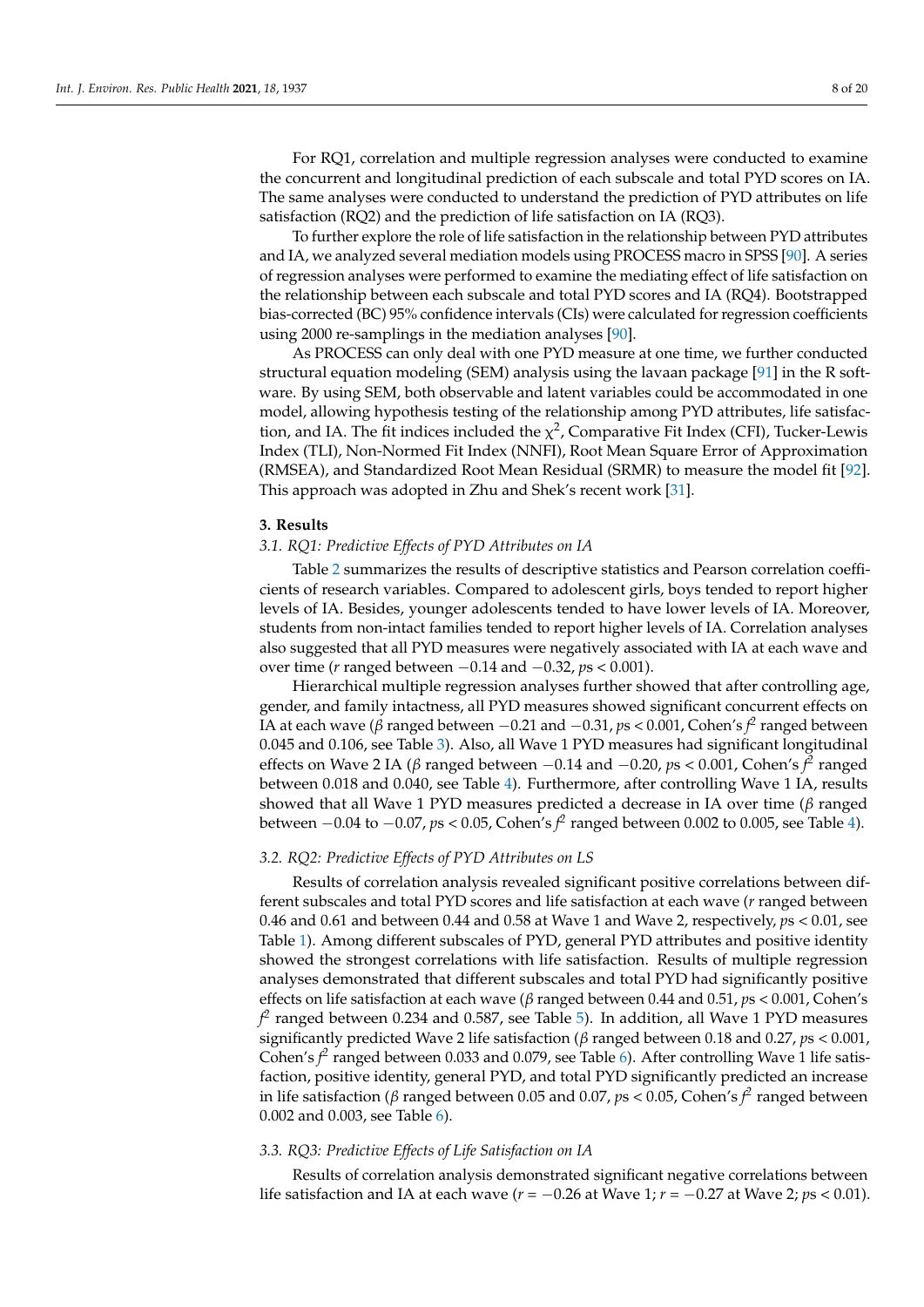Results of multiple regression analyses revealed that life satisfaction negatively predicted IA concurrently at both waves (Wave 1:  $\beta = -0.27$ ,  $p < 0.001$ , Cohen's  $\hat{f}^2 = 0.076$ ; Wave 2:  $\beta = -0.28$ ,  $p < 0.001$ , Cohen's  $f^2 = 0.087$ , see Table [3\)](#page-9-1). Similar results were found for the longitudinal prediction of life satisfaction on IA ( $\beta = -0.20$ ,  $p < 0.001$ , Cohen's  $\hat{f}^2 = 0.040$ , see Table [4\)](#page-10-0). Moreover, life satisfaction also predicted the decrease of Wave 2 IA when Wave 1 IA was controlled ( $\beta = -0.08$ ,  $p < 0.001$ , Cohen's  $f^2 = 0.006$ , see Table [4\)](#page-10-0).

Results of correlation analysis demonstrated significant negative correlations be-

# *3.4. RQ4: Mediating effect of Life Satisfaction 3.4. RQ4: Mediating effect of Life Satisfaction*

Mediation analyses via PROCESS replicated the results of multiple regression analyses that PYD attributes positively predicted life satisfaction, and life satisfaction negatively predicted IA, suggesting the potential mediating effect of life satisfaction. Moreover, the indirect effects of all PYD measures on IA via life satisfaction were significant (B ranged between −0.23 and −0.14, *p*s < 0.001, see Table 7). ranged between −0.23 and −0.14, *p*s < 0.001, se[e T](#page-11-1)able 7).

As PROCESS can only consider PYD predictors each at a time, we further developed As PROCESS can only consider PYD predictors each at a time, we further developed a SEM model with latent variables (see Figure 1). This model showed adequate model fit a SEM model with latent variables (see Figur[e 1](#page-8-0)). This model showed adequate model fit  $(\chi^2 = 640.472, df = 146, CFI = 0.97, TLI = 0.97, NNFI = 0.97, RMSEA = 0.039 (90\% CI = [0.036,$  $0.042$ ]), SRMR =  $0.037$  [\[92\]](#page-18-20). Ta[ble](#page-12-0) 8 shows the standardized coefficients in this model. Total PYD at Wave 1 significantly and positively predicted Wave 2 life satisfaction (*β* = 0.35*, p <* 0.001). Wave 2 life satisfaction demonstrated a significant and negative prediction on 0.35, *p <* 0.001). Wave 2 life satisfaction demonstrated a significant and negative prediction IA ( $β = -0.32, p < 0.001$ ). The results of SEM complemented and enriched the PROCESS findings. findings.

<span id="page-8-0"></span>

**Figure 1.** Standardized results of structural equation modeling (SEM) analysis on the relationships **Figure 1.** Standardized results of structural equation modeling (SEM) analysis on the relationships among PYD attributes, life satisfaction and Internet addiction. CBC = cognitive-behavioral compe-among PYD attributes, life satisfaction and Internet addiction. CBC = cognitive-behavioral competence; PA = prosocial attribute; GPYD = general positive youth development; PIT = positive identity; tence; PA = prosocial attribute; GPYD = general positive youth development; PIT = positive identity; LS = life satisfaction; IA = Internet addiction. W1 = Wave 1; W2 = Wave 2. \*\*\*  $p < 0.001$ .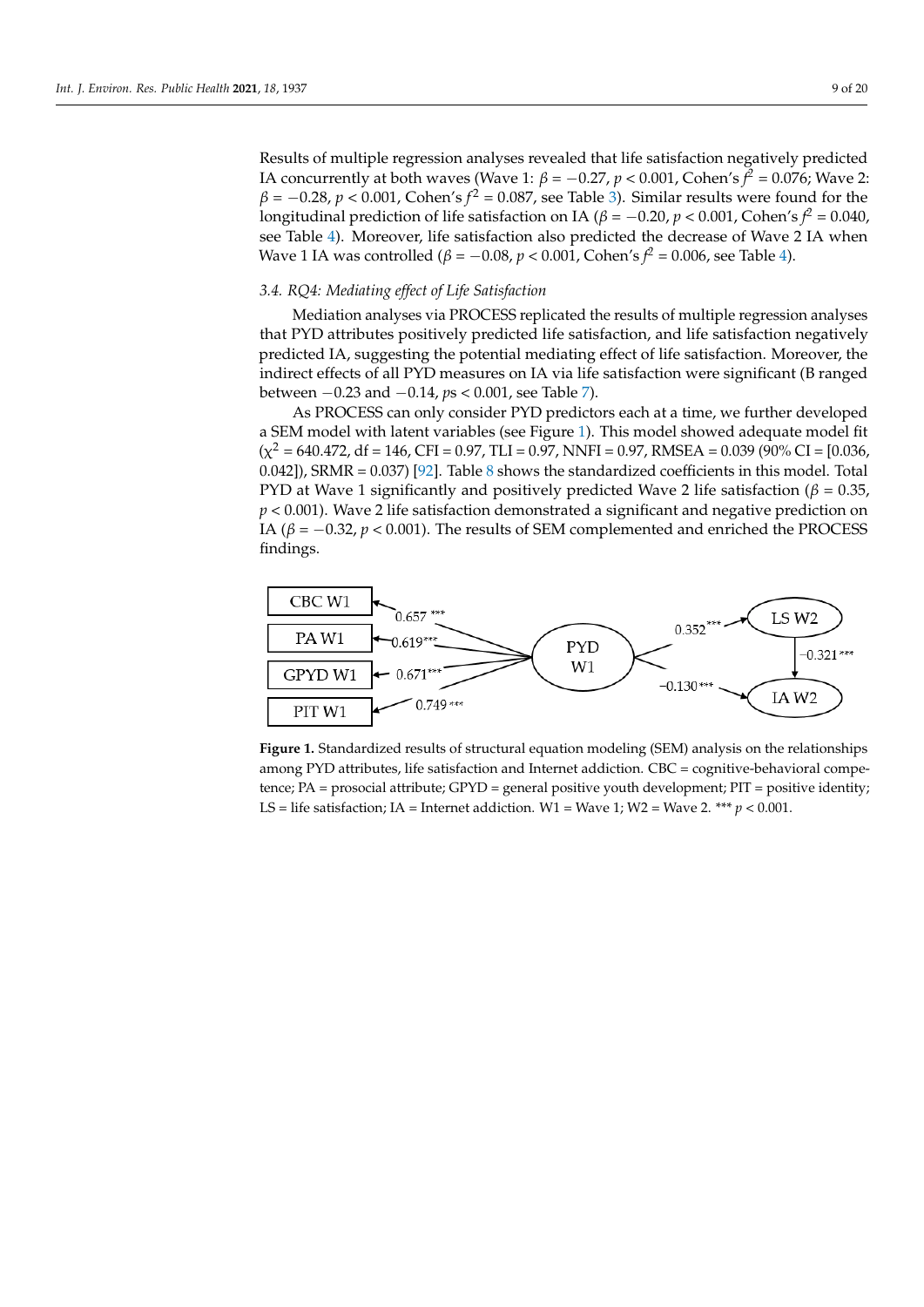|                               |              |              |                            |                     |                        |                            |                            |                      |                      | Correlations           |                        |            |           |           |           |           |           |           |
|-------------------------------|--------------|--------------|----------------------------|---------------------|------------------------|----------------------------|----------------------------|----------------------|----------------------|------------------------|------------------------|------------|-----------|-----------|-----------|-----------|-----------|-----------|
| <b>Measures</b>               | Mean         | <b>SD</b>    |                            | 2                   |                        |                            | 5                          | 6                    |                      | 8                      | 9                      | 10         | 11        | 12        | 13        | 14        | 15        | 16        |
| Age<br>L.                     | 13.12        | 0.81         |                            |                     |                        |                            |                            |                      |                      |                        |                        |            |           |           |           |           |           |           |
| Gender <sup>a</sup>           |              |              | $-0.08$ ***                |                     |                        |                            |                            |                      |                      |                        |                        |            |           |           |           |           |           |           |
| Family                        |              |              | 0.02                       | 0.01                |                        |                            |                            |                      |                      |                        |                        |            |           |           |           |           |           |           |
| intactness '                  |              |              |                            |                     |                        |                            |                            |                      |                      |                        |                        |            |           |           |           |           |           |           |
| W1 IA                         | 2.31         | 2.35         | $0.09***$                  | $-0.17$ ***         | $0.08***$              |                            |                            |                      |                      |                        |                        |            |           |           |           |           |           |           |
| W <sub>2</sub> IA             | 2.30         | 2.44         | $0.06**$                   | $-0.10$ ***         | $0.05**$               | $0.46***$                  |                            |                      |                      |                        |                        |            |           |           |           |           |           |           |
| W1 LS                         | 4.08         | 1.13         | $-0.06$ **                 | $-0.07**$           | $-0.07**$              | $-0.26$ **                 | $-0.19**$                  |                      |                      |                        |                        |            |           |           |           |           |           |           |
| W <sub>2</sub> L <sub>S</sub> | 4.06         | 1.13         | $-0.03$                    | $-0.08**$           | $-0.06**$              | $-0.16$ **                 | $-0.27**$                  | $0.38**$             |                      |                        |                        |            |           |           |           |           |           |           |
| W1 CBC                        | 4.82         | 0.74         | $-0.09$ ***                | $-0.01$             | $-0.05**$              | $-0.26$ ***                | $-0.17***$                 | $0.51**$             | $0.21**$             |                        |                        |            |           |           |           |           |           |           |
| W1 PA                         | 4.87         | 0.84         | $-0.09$ ***                | $0.08***$           | $-0.05*$               | $-0.23$ ***                | $-0.14$ ***                | $0.46**$             | $0.18**$             | $0.66***$              |                        |            |           |           |           |           |           |           |
| 10. W1 GPYD<br>11. W1 PIT     | 4.81<br>4.53 | 0.71         | $-0.12$ ***<br>$-0.11$ *** | 0.01<br>$-0.10$ *** | $-0.07**$<br>$-0.07**$ | $-0.31$ ***<br>$-0.25$ *** | $-0.20$ ***<br>$-0.17$ *** | $0.60**$<br>$0.55**$ | $0.27**$<br>$0.25**$ | $0.83***$<br>$0.71***$ | $0.71***$<br>$0.59***$ | $0.74$ *** |           |           |           |           |           |           |
| 12. W1 TPYD                   | 4.78         | 0.93<br>0.69 | $-0.12$ ***                | $-0.01$             | $-0.07**$              | $-0.31$ ***                | $-0.20$ ***                | $0.61**$             | $0.27**$             | $0.90***$              | $0.79***$              | $0.97***$  | $0.83***$ |           |           |           |           |           |
| 13. W2 CBC                    | 4.95         | 0.78         | $-0.10$ ***                | $-0.02$             | $-0.02$                | $-0.19$ ***                | $-0.27$ ***                | $0.31**$             | $0.44**$             | $0.44***$              | $0.35***$              | $0.43***$  | $0.39***$ | $0.46***$ |           |           |           |           |
| 14. W2 PA                     | 5.01         | 0.85         | $-0.09$ ***                | $0.07***$           | $-0.02$                | $-0.20$ ***                | $-0.23$ ***                | $0.28**$             | $0.44**$             | $0.34***$              | $0.42***$              | $0.40***$  | $0.32***$ | $0.42***$ | $0.66***$ |           |           |           |
| 15. W2 GPYD                   | 4.92         | 0.76         | $-0.08$ ***                | $-0.01$             | $-0.03$                | $-0.23$ ***                | $-0.32$ ***                | $0.38**$             | $0.57**$             | $0.43***$              | $0.38***$              | $0.49***$  | $0.42***$ | $0.50***$ | $0.84***$ | $0.69***$ |           |           |
| 16. W2 PIT                    | 4.64         | 0.95         | $-0.06**$                  | $-0.12**$           | $-0.04*$               | $-0.18$ ***                | $-0.27$ ***                | $0.34**$             | $0.52**$             | $0.38***$              | $0.30***$              | $0.41***$  | $0.48***$ | $0.44***$ | $0.72***$ | $0.61***$ | $0.75***$ |           |
| 17. W2 TPYD                   | 4.90         | 0.73         | $-0.09$ ***                | $-0.02$             | $-0.03$                | $-0.23$ ***                | $-0.31$ ***                | $0.38**$             | $0.58**$             | $0.45***$              | $0.41***$              | $0.50***$  | $0.45***$ | $0.51***$ | $0.91***$ | $0.78***$ | $0.97***$ | $0.84***$ |

**Table 2.** Descriptive and correlational analyses.

*Note.* a 1 = boy, 2 = girl; <sup>b</sup> 1 = intact, 2 = non-intact; W1 = Wave 1; W2 = Wave 2; IA = Internet addiction; LS = life satisfaction; CBC = cognitive-behavioral competence; PA = prosocial attribute; GPYD = general positive youth development; PIT = positive identity; TPYD = mean of total positive youth development. \* *p* < 0.05; \*\* *p* < 0.01; \*\*\* *p* < 0.001.

<span id="page-9-0"></span>

| Model | Predictors                                                   | <b>Internet Addiction (Wave 1)</b> |                                             |                         |                         |                                             |                               | <b>Internet Addiction (Wave 2)</b>           |                         |                         |                                              |  |  |
|-------|--------------------------------------------------------------|------------------------------------|---------------------------------------------|-------------------------|-------------------------|---------------------------------------------|-------------------------------|----------------------------------------------|-------------------------|-------------------------|----------------------------------------------|--|--|
|       |                                                              |                                    |                                             | Cohen's $\mathit{f}^2$  | $R^2$ Change            | F Change                                    |                               |                                              | Cohen's $f^2$           | $R^2$ Change            | F Change                                     |  |  |
|       | Age<br>Gender <sup>a</sup><br>Family intactness <sup>b</sup> | 0.07<br>$-0.16$<br>0.08            | $3.77***$<br>$-8.30$ ***<br>$4.22***$       | 0.005<br>0.026<br>0.007 | 0.040                   | $35.54$ ***                                 | 0.05<br>$-0.09$<br>0.05       | $2.47*$<br>$-4.73$ ***<br>$2.5*$             | 0.002<br>0.009<br>0.002 | 0.014                   | $12.26$ ***                                  |  |  |
|       | <b>CBC</b>                                                   | $-0.25$                            | $-13.33$ ***                                | 0.066                   | 0.062                   | $178.20$ ***                                | $-0.27$                       | $-14.06$ ***                                 | 0.076                   | 0.070                   | $197.64$ ***                                 |  |  |
|       | PA<br><b>GPYD</b>                                            | $-0.21$<br>$-0.30$                 | $-10.98$ ***<br>$-16.22$ ***                | 0.045<br>0.097          | 0.043<br>0.089          | $120.51$ ***<br>$263.19***$                 | $-0.21$<br>$-0.31$            | $-11.09$ ***<br>$-16.69$ ***                 | 0.047<br>0.106          | 0.045<br>0.096          | $123.06$ ***<br>$278.60$ ***                 |  |  |
|       | <b>PIT</b><br>TPYD<br>LS                                     | $-0.26$<br>$-0.30$<br>$-0.27$      | $-13.89$ ***<br>$-16.10***$<br>$-14.29$ *** | 0.072<br>0.096<br>0.076 | 0.067<br>0.088<br>0.071 | $192.96$ ***<br>$259.10***$<br>$204.25$ *** | $-0.28$<br>$-0.31$<br>$-0.28$ | $-14.72$ ***<br>$-16.66$ ***<br>$-15.05$ *** | 0.083<br>0.106<br>0.087 | 0.077<br>0.096<br>0.080 | $216.59$ ***<br>$277.43$ ***<br>$226.65$ *** |  |  |

#### **Table 3.** Cross-sectional regression analyses for Internet addiction.

<span id="page-9-1"></span>*Note*. In model 2, control variables were statistically controlled, and predictors were included in the model separately; measures of positive youth development at Wave 1 and Wave 2 were included as predictors to predict internet addiction at Wave 1 and Wave 2, respectively.  $a_1 = b_0y$ ,  $2 = g\text{ in}$ ;  $b_1 = \text{intact}$ ,  $2 = \text{non-intact}$ ; CBC = cognitive-behavioral competence; PA = prosocial attribute; GPYD = general positive youth development; PIT = positive identity; TPYD = mean of total positive youth development; LS = life satisfaction. \* *p* < 0.05; \*\*\* *p* < 0.001.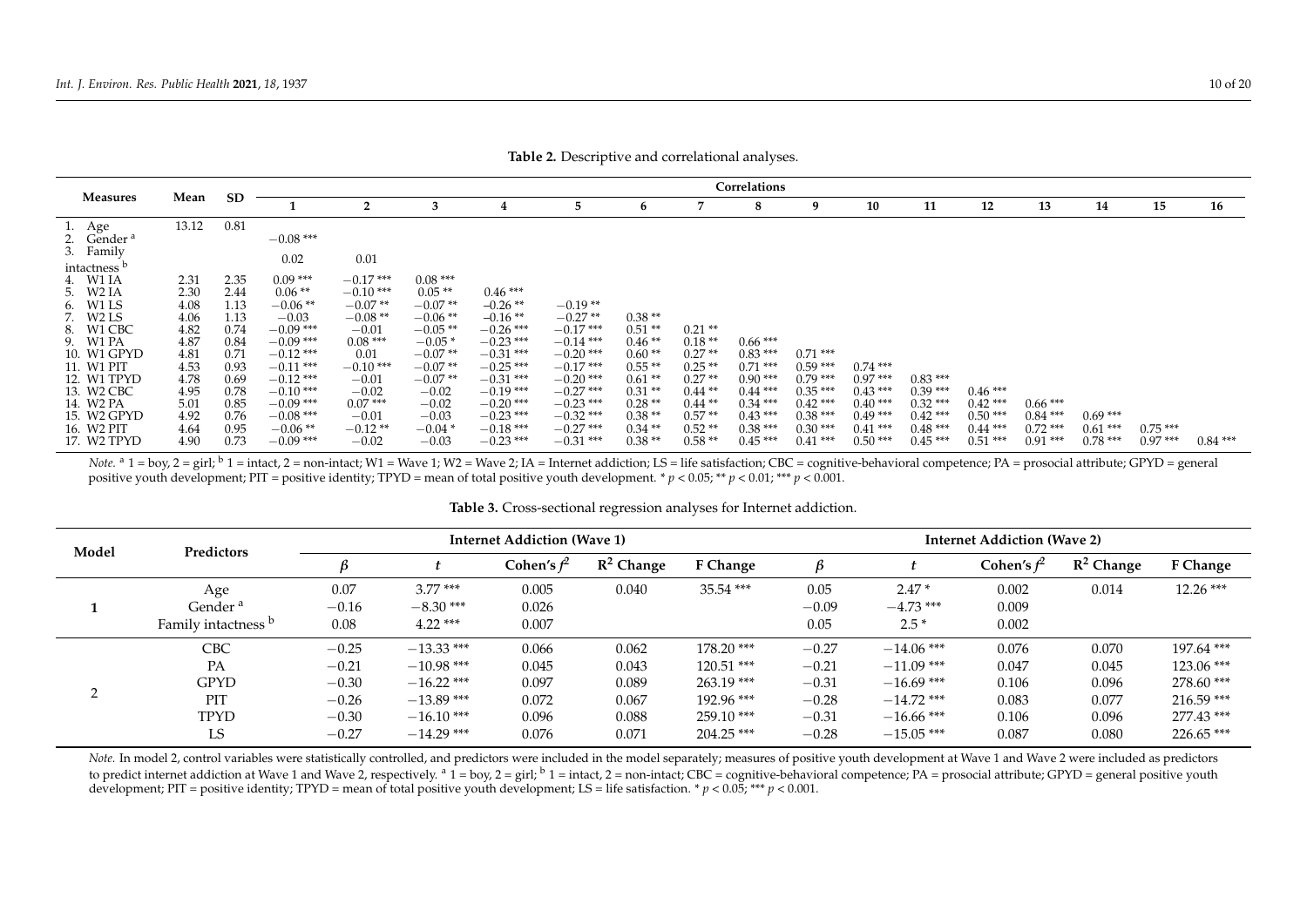| Model      | Predictors          | <b>Internet Addiction (Wave 2)</b> |              |               |              |              |         | <b>Internet Addiction (Wave 2)</b> |               |              |              |  |  |  |
|------------|---------------------|------------------------------------|--------------|---------------|--------------|--------------|---------|------------------------------------|---------------|--------------|--------------|--|--|--|
|            |                     | ĸ                                  |              | Cohen's $f^2$ | $R^2$ Change | F Change     |         |                                    | Cohen's $f^2$ | $R^2$ Change | F Change     |  |  |  |
|            | Age                 | 0.05                               | $2.47*$      | 0.002         | 0.014        | $12.26$ ***  | 0.02    | 0.90                               | 0.000         | 0.198        | $641.68$ *** |  |  |  |
|            | Gender <sup>a</sup> | $-0.09$                            | $-4.73$ ***  | 0.009         |              |              | $-0.02$ | $-1.08$                            | 0.000         |              |              |  |  |  |
|            | Family intactness b | 0.05                               | $2.50*$      | 0.002         |              |              | 0.02    | 0.88                               | 0.000         |              |              |  |  |  |
|            | W1 IA               |                                    |              |               |              |              | 0.45    | $25.33$ ***                        | 0.246         |              |              |  |  |  |
|            | <b>CBC</b>          | $-0.16$                            | $-8.25$ ***  | 0.026         | 0.025        | $68.04$ ***  | $-0.05$ | $-2.85**$                          | 0.003         | 0.002        | $8.11**$     |  |  |  |
|            | PA                  | $-0.14$                            | $-6.91***$   | 0.018         | 0.018        | $47.79$ ***  | $-0.04$ | $-2.42*$                           | 0.002         | 0.002        | $5.86*$      |  |  |  |
| ◠          | <b>GPYD</b>         | $-0.20$                            | $-10.27$ *** | 0.040         | 0.039        | $105.40$ *** | $-0.07$ | $-3.80$ ***                        | 0.005         | 0.004        | $14.47***$   |  |  |  |
| $\sqrt{2}$ | PIT                 | $-0.17$                            | $-8.83***$   | 0.030         | 0.029        | $78.01$ ***  | $-0.06$ | $-3.39**$                          | 0.003         | 0.004        | $11.49**$    |  |  |  |
|            | <b>TPYD</b>         | $-0.20$                            | $-10.08$ *** | 0.039         | 0.037        | $101.51$ *** | $-0.07$ | $-3.69$ ***                        | 0.004         | 0.004        | $13.60***$   |  |  |  |
|            | LS                  | $-0.20$                            | $-10.18$ *** | 0.040         | 0.038        | $103.63$ *** | $-0.08$ | $-4.36$ ***                        | 0.006         | 0.006        | $18.97***$   |  |  |  |

**Table 4.** Longitudinal regression analyses for Internet addiction.

*Note.* In model 2, control variables were statistically controlled, and predictors measured at Wave 1 were included in the model separately. <sup>a</sup> 1 = boy, 2 = girl; <sup>b</sup> 1 = intact, 2 = non-intact; CBC = cognitive behaviora competence; PA = prosocial attribute; GPYD = general positive youth development; PIT = positive identity; TPYD = mean of total positive youth development; LS = life satisfaction. \* *p* < 0.05; \*\* *p* < 0.01; \*\*\* *p* < 0.001.

<span id="page-10-0"></span>

| Model | Predictors                     | Life Satisfaction (Wave 1) |             |                          |              |               |         | Life Satisfaction (Wave 2) |                          |              |               |  |  |
|-------|--------------------------------|----------------------------|-------------|--------------------------|--------------|---------------|---------|----------------------------|--------------------------|--------------|---------------|--|--|
|       |                                |                            |             | Cohen's $\mathit{f}^{2}$ | $R^2$ Change | F Change      |         |                            | Cohen's $\mathit{f}^{2}$ | $R^2$ Change | F Change      |  |  |
|       | Age                            | $-0.07$                    | $-3.68$ *** | 0.005                    | 0.014        | $12.43$ ***   | $-0.03$ | $-1.62$                    | 0.001                    | 0.011        | $9.65***$     |  |  |
|       | Gender <sup>a</sup>            | $-0.07$                    | $-3.73$ *** | 0.005                    |              |               | $-0.09$ | $-4.42$ ***                | 0.008                    |              |               |  |  |
|       | Family intactness <sup>b</sup> | $-0.07$                    | $-3.34$ *** | 0.004                    |              |               | $-0.05$ | $-2.72**$                  | 0.003                    |              |               |  |  |
|       | <b>CBC</b>                     | 0.51                       | $29.82***$  | 0.338                    | 0.253        | 889.31 ***    | 0.44    | $24.86***$                 | 0.237                    | 0.192        | $618.23$ ***  |  |  |
|       | PA                             | 0.48                       | $27.55$ *** | 0.289                    | 0.224        | 758.81 ***    | 0.44    | $24.71$ ***                | 0.234                    | 0.190        | $610.59$ ***  |  |  |
| ∠     | <b>GPYD</b>                    | 0.60                       | $38.21***$  | 0.553                    | 0.356        | 1459.64 ***   | 0.58    | $35.88***$                 | 0.491                    | 0.329        | 1287.62 ***   |  |  |
|       | PIT                            | 0.55                       | $33.44$ *** | 0.425                    | 0.298        | $1118.14$ *** | 0.56    | $34.09$ ***                | 0.444                    | 0.308        | $1162.41$ *** |  |  |
|       | <b>TPYD</b>                    | 0.61                       | $39.38***$  | 0.587                    | 0.370        | 1550.97***    | 0.58    | $36.05***$                 | 0.495                    | 0.331        | 1299.26 ***   |  |  |

**Table 5.** Cross-sectional regression analyses for life satisfaction.

<span id="page-10-1"></span>*Note.* In model 2, control variables were statistically controlled, and predictors were included in the model separately; measures of positive youth development at Wave 1 and Wave 2 were included as predictors to predict internet addiction at Wave 1 and Wave 2, respectively.  $a_1 = boy$ ,  $2 = girl$ ;  $b_1 = intact$ ,  $2 = non-intact$ ; CBC = cognitive-behavioral competence; PA = prosocial attribute; GPYD = general positive youth development; PIT = positive identity; TPYD = mean of total positive youth development. \*\* *p* < 0.01; \*\*\* *p* < 0.001.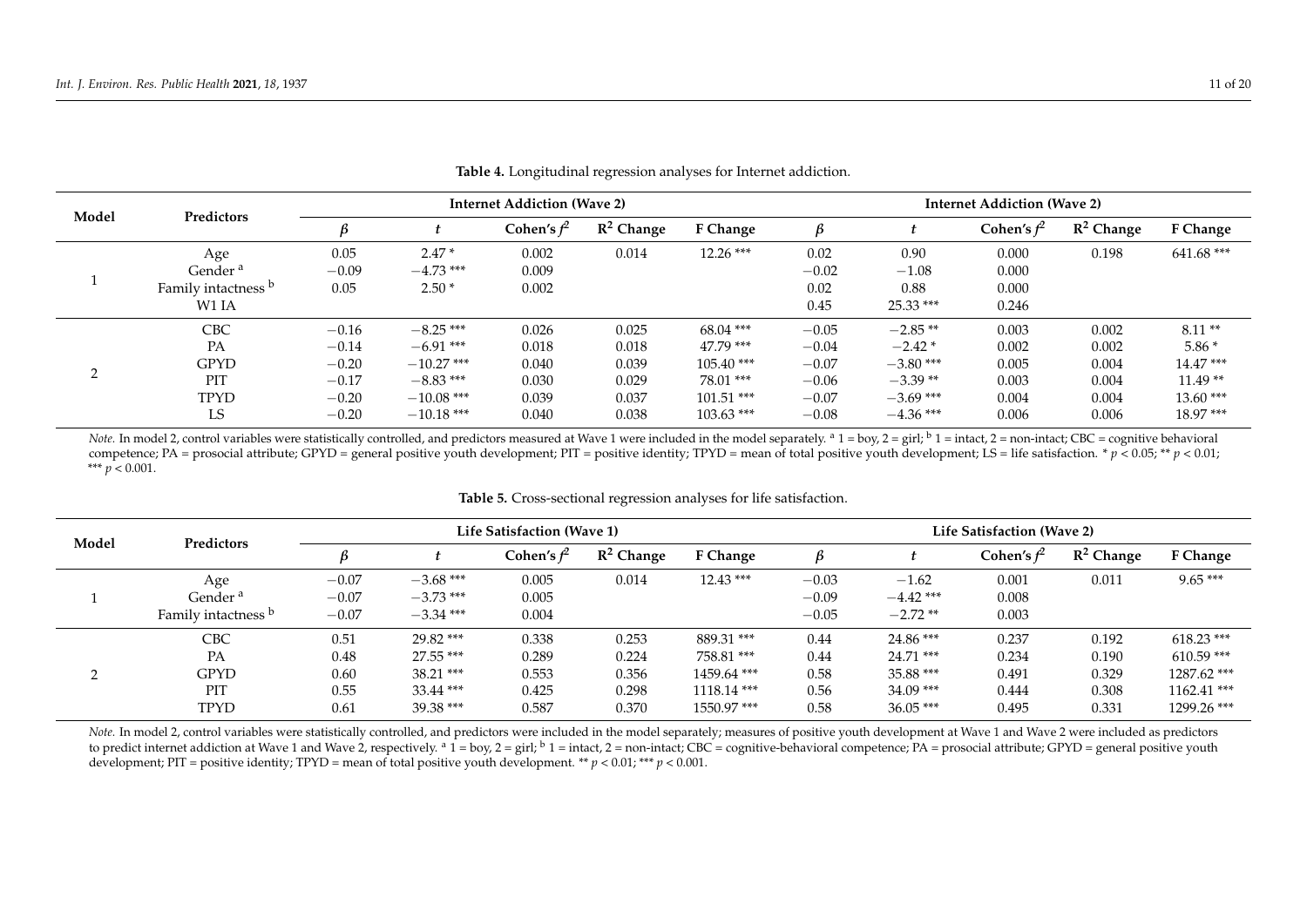| Model | Predictors          | Life Satisfaction (Wave 2) |             |               |              |              |         | Life Satisfaction (Wave 2) |               |              |              |  |  |
|-------|---------------------|----------------------------|-------------|---------------|--------------|--------------|---------|----------------------------|---------------|--------------|--------------|--|--|
|       |                     |                            |             | Cohen's $f^2$ | $R^2$ Change | F Change     |         |                            | Cohen's $f^2$ | $R^2$ Change | F Change     |  |  |
|       | Age                 | $-0.03$                    | $-1.62$     | 0.001         | 0.011        | $9.65***$    | 0.00    | $-0.19$                    | 0.000         | 0.137        | $412.76$ *** |  |  |
|       | Gender <sup>a</sup> | $-0.09$                    | $-4.42$ *** | 0.008         |              |              | $-0.06$ | $-3.32$ ***                | 0.004         |              |              |  |  |
|       | Family intactness b | $-0.05$                    | $-2.72**$   | 0.003         |              |              | $-0.03$ | $-1.58$                    | 0.001         |              |              |  |  |
|       | W1 LS               |                            |             |               |              |              | 0.37    | $20.32$ ***                | 0.159         |              |              |  |  |
|       | CBC                 | 0.21                       | $10.64***$  | 0.043         | 0.042        | $113.12$ *** | 0.02    | 0.93                       | 0.000         | 0.000        | 0.87         |  |  |
|       | PA                  | 0.18                       | $9.33***$   | 0.033         | 0.032        | $87.08***$   | 0.00    | $-0.08$                    | 0.000         | 0.000        | 0.01         |  |  |
| ∸     | <b>GPYD</b>         | 0.27                       | $14.38***$  | 0.079         | 0.073        | $206.83$ *** | 0.07    | $3.11**$                   | 0.003         | 0.003        | $9.67**$     |  |  |
|       | <b>PIT</b>          | 0.24                       | $12.56***$  | 0.061         | 0.057        | 157.83 ***   | 0.05    | $2.14*$                    | 0.002         | 0.002        | $4.6*$       |  |  |
|       | <b>TPYD</b>         | 0.27                       | $13.99***$  | 0.075         | 0.070        | 195.86 ***   | 0.06    | $2.37*$                    | 0.002         | 0.002        | $5.64*$      |  |  |

## **Table 6.** Longitudinal regression analyses for life satisfaction.

*Note.* In model 2, control variables were statistically controlled, and predictors measured at Wave 1 were included in the model separately.  $^{\text{a}}$  1 = boy, 2 = girl;  $^{\text{b}}$  1 = intact, 2 = non-intact; CBC = cognitiv competence; PA = prosocial attribute; GPYD = general positive youth development; PIT = positive identity; TPYD = mean of total positive youth development; LS = life satisfaction. \*  $p < 0.05$ ; \*\*  $p < 0.01$ ; \*\*\* *p* < 0.001.

**Table 7.** Longitudinal mediating effect analyses of life satisfaction at Wave 2 (the mediator) for the effect of PYD measures at Wave 1 on Internet addiction at Wave 2.

<span id="page-11-0"></span>

|                                                                                           | Independent Variables (IV) at Wave 1  |                              |                                                         |                                       |                              |                                                         |                                       |                              |                                                         |                                       |                              |                                                           |                                       |                              |                                                           |
|-------------------------------------------------------------------------------------------|---------------------------------------|------------------------------|---------------------------------------------------------|---------------------------------------|------------------------------|---------------------------------------------------------|---------------------------------------|------------------------------|---------------------------------------------------------|---------------------------------------|------------------------------|-----------------------------------------------------------|---------------------------------------|------------------------------|-----------------------------------------------------------|
| <b>Regression Models</b><br>Summary                                                       | <b>CBC</b>                            |                              |                                                         |                                       | PA                           |                                                         |                                       | PIT                          |                                                         |                                       | <b>GPYD</b>                  |                                                           | <b>TPYD</b>                           |                              |                                                           |
|                                                                                           | B                                     | SE                           |                                                         | B                                     | <b>SE</b>                    |                                                         | B                                     | <b>SE</b>                    |                                                         | B                                     | <b>SE</b>                    |                                                           | B                                     | SE                           |                                                           |
| Total effect of IV on DV<br>IV to Mediator<br>Mediator to DV<br>Direct effect of IV on DV | $-0.53$<br>0.31<br>$-0.56$<br>$-0.36$ | 0.06<br>0.03<br>0.04<br>0.06 | $-8.28***$<br>$10.53***$<br>$-13.53$ ***<br>$-5.65$ *** | $-0.40$<br>0.25<br>$-0.57$<br>$-0.26$ | 0.06<br>0.03<br>0.04<br>0.06 | $-6.96$ ***<br>$9.44***$<br>$-13.92$ ***<br>$-4.55$ *** | $-0.45$<br>0.29<br>$-0.55$<br>$-0.30$ | 0.05<br>0.02<br>0.04<br>0.05 | $-8.91***$<br>$12.47***$<br>$-13.20$ ***<br>$-5.80$ *** | $-0.69$<br>0.44<br>$-0.53$<br>$-0.46$ | 0.07<br>0.03<br>0.04<br>0.07 | $-10.29$ ***<br>$14.34***$<br>$-12.61$ ***<br>$-6.78$ *** | $-0.69$<br>0.43<br>$-0.53$<br>$-0.46$ | 0.07<br>0.03<br>0.04<br>0.07 | $-10.12$ ***<br>$13.95***$<br>$-12.71$ ***<br>$-6.70$ *** |
| Mediating<br>effect                                                                       | PE                                    |                              | Bootstrapping<br>$(BC 95\% CI)$                         | PE                                    |                              | <b>Bootstrapping</b><br>(BC 95% CI)                     | <b>PE</b>                             |                              | Bootstrapping<br>$(BC 95\% CI)$                         | PE                                    |                              | Bootstrapping<br>$(BC 95\% CI)$                           | PE                                    |                              | Bootstrapping<br>$(BC 95\% CI)$                           |
|                                                                                           |                                       | Lower                        | Upper                                                   |                                       | Lower                        | Upper                                                   |                                       | Lower                        | Upper                                                   |                                       | Lower                        | Upper                                                     |                                       | Lower                        | Upper                                                     |
|                                                                                           | $-0.17$ ***                           | $-0.22$                      | $-0.13$                                                 | $-0.14$ ***                           | $-0.18$                      | $-0.10$                                                 | $-0.16$ ***                           | $-0.20$                      | $-0.12$                                                 | $-0.23$ ***                           | $-0.28$                      | $-0.18$                                                   | $-0.23$ ***                           | $-0.29$                      | $-0.18$                                                   |

<span id="page-11-1"></span>*Note*. In all analyses, control variables were statistically controlled. CBC = Cognitive-behavioral competence; PA = Prosocial attributes; PIT = Positive identity; GPYD = General positive youth development qualities; TPYD = Total positive youth development qualities; IV = Independent variable; DV = Dependent variable; PE= Point estimate; BC = Bias corrected; CI = Confidence interval. \*\*\* *p* < 0.001.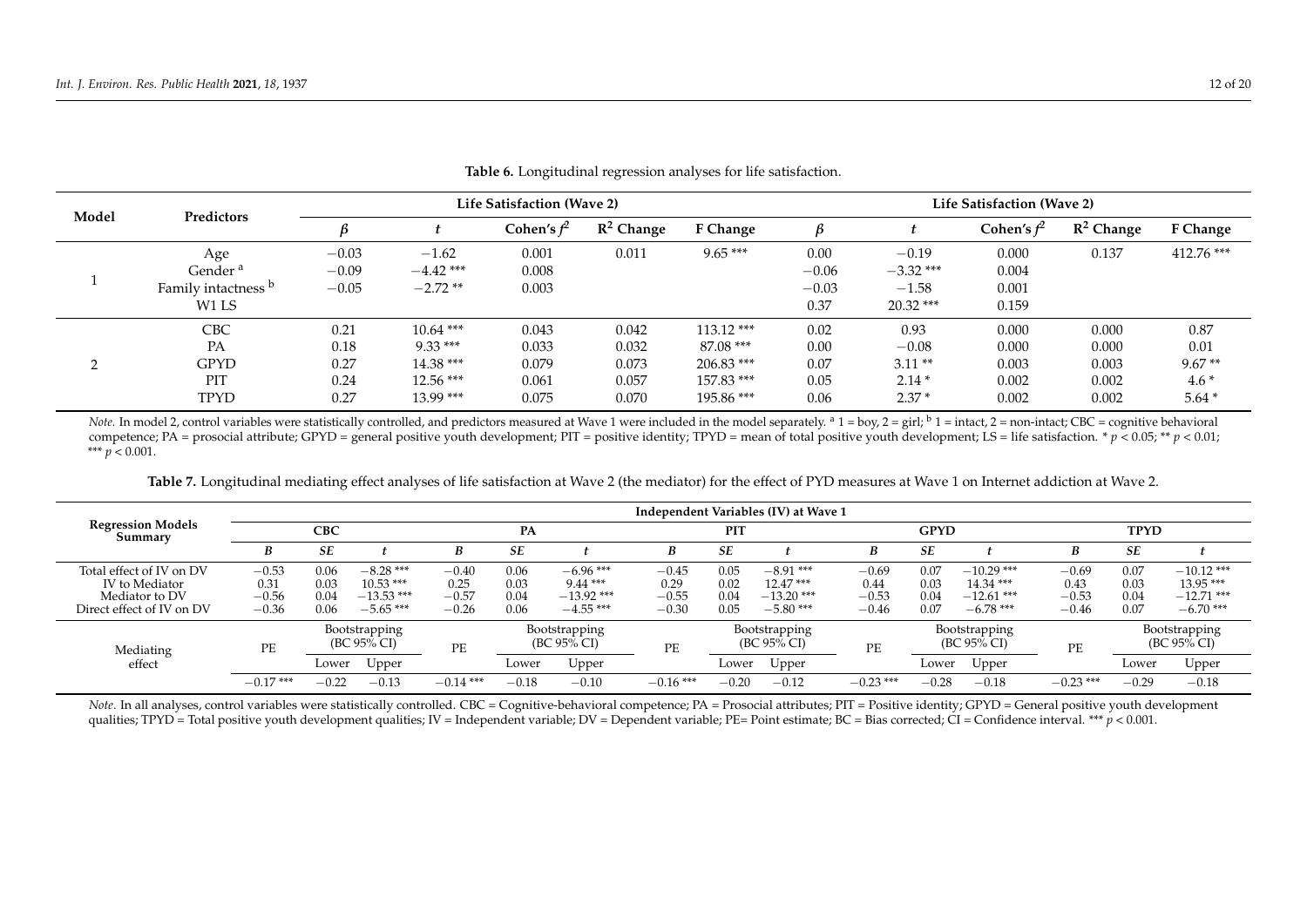<span id="page-12-0"></span>

| Paths                                                           |                                    | B        | B        | SЕ                   | z-Value   | <i>p</i> Value |
|-----------------------------------------------------------------|------------------------------------|----------|----------|----------------------|-----------|----------------|
| W <sub>1</sub> PYD                                              | $\rightarrow$ W2 Life satisfaction | 0.565    | 0.352    | 0.041                | 13.661    | 0.000          |
| W <sub>1</sub> PYD                                              | $\rightarrow$ W2 IA                | $-0.044$ | $-0.131$ | 0.009                | $-4.641$  | 0.000          |
| W <sub>2</sub> Life satisfaction                                | $\rightarrow$ W2 JA                | $-0.067$ | $-0.321$ | 0.007                | $-10.317$ | 0.000          |
|                                                                 |                                    |          |          | Bootstrapping 95% CI |           |                |
|                                                                 |                                    | B        | ß        | SE                   | Lower     | Upper          |
| Indirect effect of W1 PYD on W2 IA through W2 life satisfaction | $-0.025$                           | $-0.046$ | 0.006    | $-0.053$             | $-0.019$  |                |
|                                                                 | Direct effect of W1 PYD on W2 IA   | $-0.044$ | $-0.131$ | 0.009                | $-0.061$  | $-0.024$       |

**Table 8.** Results of SEM analysis.

*Note.* CBC = cognitive-behavioral competence; PA = prosocial attribute; GPYD = general positive youth development; PIT = positive identity; TPYD = mean of total positive youth development.

#### **4. Discussion**

Nowadays, adolescents increasingly use the Internet in their daily lives for education, communication, and entertainment purposes. Given the negative impacts of inappropriate Internet use on adolescent development, preventing adolescent IA is an important task for schools, parents, and educational bureaus. This study aims to provide the evidence base for IA prevention through the lens of a strength-based approach. By using two waves of data, this study examined the influence of PYD attributes on IA, and life satisfaction as a mediator in this process among Chinese high school students.

For RQ1, results revealed that all PYD attributes were found to be negatively related to IA at each wave and over time, thus supporting Hypothesis 1a and 1b. The findings were in line with theoretical arguments that cultivating PYD attributes would prevent adolescents from coping with negative life events with IA [\[20\]](#page-16-5). Our results echoed previous findings based on both cross-sectional and longitudinal designs in different societies [\[47,](#page-17-4)[66,](#page-17-23)[93\]](#page-18-21), evincing the protective effects of PYD attributes in preventing adolescent IA.

As to RQ2, results indicated that PYD attributes positively predicted adolescent life satisfaction. The results were in line with previous research showing that adolescents with higher levels of PYD attributes tended to have more positive life experiences and fewer negative life experiences, which subsequently contributed to their general life satisfaction [\[76\]](#page-18-4). It is notable that the positive effects of positive identity and general PYD attributes on life satisfaction were particularly powerful and stable. Our results replicated the findings in both Western [\[75\]](#page-18-3) and Chinese contexts [\[35,](#page-16-17)[50\]](#page-17-7), supporting the theoretical argument that positive attributes would generally promote human well-being across cultures.

As to RQ3, the present study revealed life satisfaction as a negative predictor of IA, suggesting that adolescents who were satisfied with their lives tended to develop fewer IA symptoms. For adolescents who are dissatisfied with their lives, they may seek pleasure on the Internet, where they can achieve success in online games and communicate comfortably due to the anonymity and privacy of the Internet [\[94\]](#page-18-22). Our results were consistent with existing findings in different societies [\[57](#page-17-14)[,95\]](#page-18-23).

Regarding RQ4, life satisfaction was found as a significant mediator of the relationship between all dimensions and total PYD attributes and IA. The results were in agreement with previous findings revealing positive relations between PYD attributes and life satisfaction and a negative relationship between life satisfaction and problem behaviors [\[22](#page-16-7)[,79](#page-18-7)[,96\]](#page-18-24). Our results also expanded previous findings by unraveling the psychological mechanism underlying the relationship between PYD attributes and IA and highlighting the importance of adolescents' subjective evaluation of their lives in preventing behavioral problems [\[56,](#page-17-13)[77\]](#page-18-5).

Some observations can be drawn from the results. First, cognitive-behavioral competence was negatively related to IA concurrently and longitudinally. In addition to cognitive behavior approach therapy serving as a treatment and intervention for IA [\[33\]](#page-16-15), our results suggest the value of developing cognitive-behavioral competence as a prevention tool to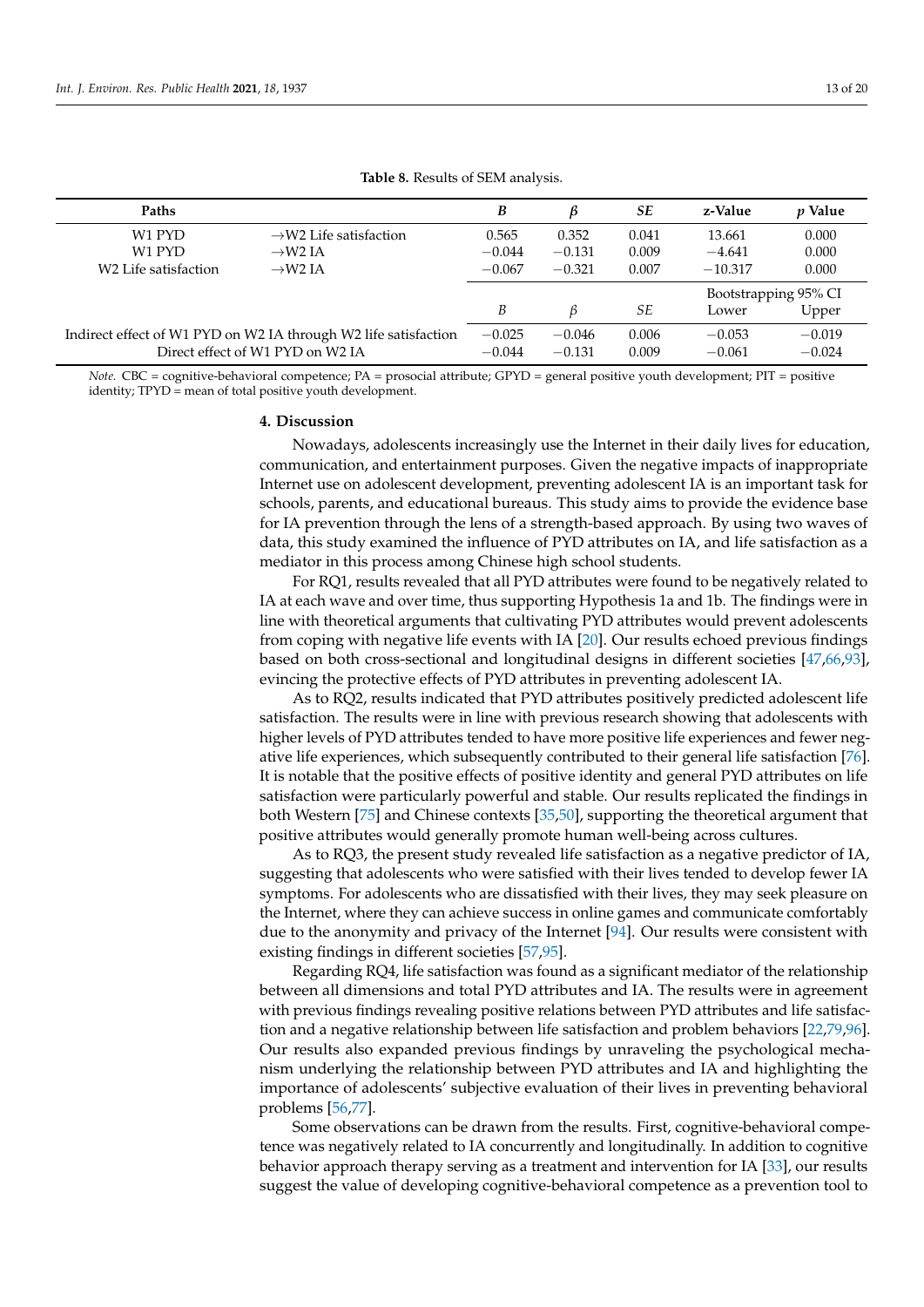restructure cognitions regarding Internet use and modify maladaptive behavior. In addition, our results revealed a positive relationship between cognitive-behavioral competence and life satisfaction, suggesting that adolescents with stronger cognitive competence and behavioral competence tend to feel satisfied with their lives. Although some research has revealed non-significant correlations [\[62\]](#page-17-19), our results were congruent with previous findings revealing a positive relationship between cognitive-behavioral competence and life satisfaction in the Western [\[36\]](#page-16-18) and Chinese contexts [\[35\]](#page-16-17).

Second, positive identity also demonstrated a negative prediction for IA at each wave and in the long run. In addition, results demonstrated that positive identity was a strong and stable predictor of life satisfaction. As searching for identity is one of the significant developmental tasks for adolescents, positive identity construction is vital for adolescent developmental functioning and well-being [\[97\]](#page-18-25). According to identity theory, identities give individuals roles in the group and society they are attached to, and related characteristics describing themselves [\[98\]](#page-18-26). The verification of identities has been linked to self-worth, self-respect, and positive self-regard, as well as prestige, respect, esteem, recognition, and appreciation from other people [\[98\]](#page-18-26). As IA functions as a response to identity confusion, adolescents who experience difficulties in establishing a positive selfimage and gaining respect from others in the real world may look for recognition from the online world as compensation. For example, a study revealed that online game players who claimed to feel "more important and more respected in the virtual group" tended to display more IA symptoms [\[99\]](#page-18-27). Although it is argued that the Internet can be used as a tool to explore and develop adolescent self-identity, IA may still limit real-world social interactions, slow the formation of positive identity, or even deteriorate self-identity confusion [\[11,](#page-15-9)[12\]](#page-15-10). In congruence with previous findings [\[41\]](#page-16-23), the present findings underscore the protective role of positive identity in IA prevention as it allows adolescents to see themselves as valued and worthwhile in real life [\[100\]](#page-18-28).

Third, prosocial attributes were also found to negatively predict IA in the present study, although the effect was relatively small compared to other PYD attributes. Social control theory suggests that when adolescents have close social connections or perceive strong social expectations and norms, they feel obligated to behave in non-deviant ways [\[101\]](#page-18-29). In other words, adolescents possessing higher levels of prosocial attitudes tend to have stronger perceptions of social norms and commitment to the group they belong to, and thus are more likely to conform to norms and the supervision of adults, including the explicit rules set for Internet use and implicit social expectations. In addition, prosocial attitudes may serve as resources to deal with the perceived reduced accountability due to the anonymity and privacy of the Internet [\[94\]](#page-18-22). The findings may also suggest some cultural explanations. It is possible in China, where a Confucian culture and strong collectivist perspective hold sway, a strong level of prosocial attributes would provide protective resources against problem behavior such as IA [\[102\]](#page-18-30).

Fourth, other general PYD attributes demonstrated negative predictions for IA concurrently and longitudinally. Interestingly, the protective effects of general PYD attributes on IA prevention appeared to be the strongest among the four dimensions of PYD attributes. This suggests that the protective effects of personal strengths, such as emotional quotient, positive social boding, moral competence, spirituality, and resilience, are equally, if not more, important than cognitive-behavioral competence, which has been the main focus in traditional IA intervention [\[33\]](#page-16-15). It is possible that adolescents use cognitive-behavioral competence to directly regulate Internet use behavior and alleviate the withdrawal symptoms, while general PYD attributes support the construction of active coping styles and reduce the chance of adopting IA as a coping strategy [\[103\]](#page-18-31). This argument is supported by empirical evidence. For example, Wang et al.'s research [\[104\]](#page-19-0) found that developmental dysfunctions lead adolescents to unhealthy coping styles.

This research has some theoretical implications. Research on PYD and life satisfaction of adolescents in Chinese societies has only begun in recent years and mainly conducted in Hong Kong [\[23](#page-16-26)[,79](#page-18-7)[,105\]](#page-19-1). The present study contributes to the ongoing discussion by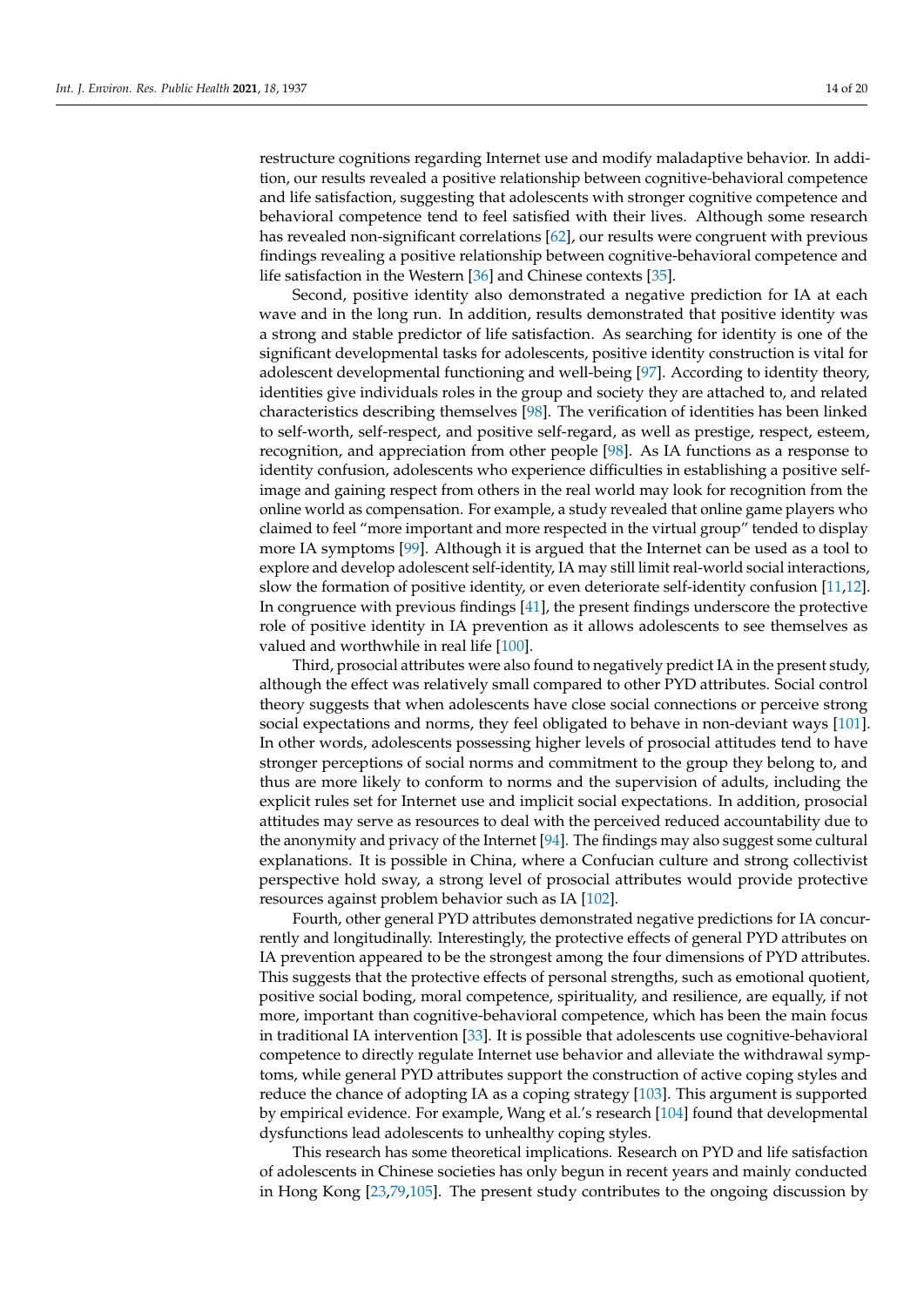exploring this issue among mainland Chinese adolescents. The results generally replicated previous findings in Western [\[74\]](#page-18-2) and other Chinese societies [\[5,](#page-15-4)[30,](#page-16-25)[66](#page-17-23)[,89\]](#page-18-17), suggesting that the positive functions of PYD qualities in promoting well-being and preventing health problems might be universal [\[31\]](#page-16-13).

The present study provides important policy and practical implications for IA prevention. The construction of different dimensions of positive strengths is vital to enhance how adolescents perceive their lives, which subsequently influences their problem behaviors. As life satisfaction is concerned with the perception of one's life as a whole, it stays considerably stable within a given period [\[60\]](#page-17-17). The present study suggests the possibility of enhancing adolescent life satisfaction through promoting related PYD attributes. This invites public efforts for designing and implementing effective PYD programs to increase adolescent life satisfaction and prevent IA. In fact, some PYD programs conducted in Chinese contexts, such as the Project Positive Adolescent Training through Holistic Social Programs (P.A.T.H.S. project) in Hong Kong and Tin Ka Ping P.A.T.H.S. project in mainland China, have been shown to effectively promote adolescent well-being and healthy development [\[23](#page-16-26)[,106](#page-19-2)[,107\]](#page-19-3). At the same time, there are views suggesting that different stakeholders see the importance of life skills, but such education is inadequately covered in the formal curriculum [\[108\]](#page-19-4). Practically, conducting screening at the beginning of the academic year would help schools identify adolescents at risk, provide early intervention and prevention through enhancing specific personal strengths, make adolescents feel more connected to the real world, and develop interests other than the Internet, which contribute to IA prevention.

Despite the pioneering nature of this study, some limitations should be noted. First, as this short-term longitudinal study was based on two waves of data, the results should be interpreted with caution. Earlier research also suggests that a potential reciprocal relationship may exist in the relationship between life satisfaction and IA [\[109\]](#page-19-5). Therefore, a longitudinal design collecting multiple waves of data and testing different relationships among these variables is needed in the future [\[110\]](#page-19-6). Second, although the sample size is relatively large, this study was conducted in only four junior schools in three provinces in mainland China. Future work will benefit from including more schools in more cities in China for further generalization. Third, the self-efficacy subscale presented less satisfactory reliability as compared with other primary PYD attributes subscales. The results should be interpreted with caution. Fourth, this study only involved family intactness as a control variable but did not include other family factors such as parental behaviors and parents' Internet use [\[10,](#page-15-8)[111\]](#page-19-7). As a supportive and healthy family environment enables adolescents to feel cared for and respected, it is expected that adolescents growing up in a warm family environment would develop stronger personal strengths than their counterparts. In addition, besides life satisfaction, other psychological processes may affect the relationships between positive adolescent qualities and IA [\[112\]](#page-19-8). These factors, such as loneliness, coping styles, and locus of control, along with their influencing pathways on IA, remain under-researched. Besides, given that 99.2% of Internet users in China use a smartphone to access the Internet [\[1\]](#page-15-0), it would be illuminating to examine whether the protective effects of different dimensions of PYD attributes differ in preventing specific types of Internet use activities, such as online gaming, social media use and mobile apps use. Particularly, the specific choice of Internet activities on online platforms with different orientations (e.g., videos-based versus texts-based) may reflect adolescents' differentiated motivation and thus should be taken into account in future research [\[10\]](#page-15-8). Finally, the data collected were all self-reported by participants. Although self-report measures are commonly used in adolescent research, this method might lead to methodological bias. For PYD measures, data based on the significant others of adolescents, such as parents, teachers, and peers, would add value to the research. For IA measures, automatic tracking data of Internet use can be collected together with self-reported data [\[113\]](#page-19-9).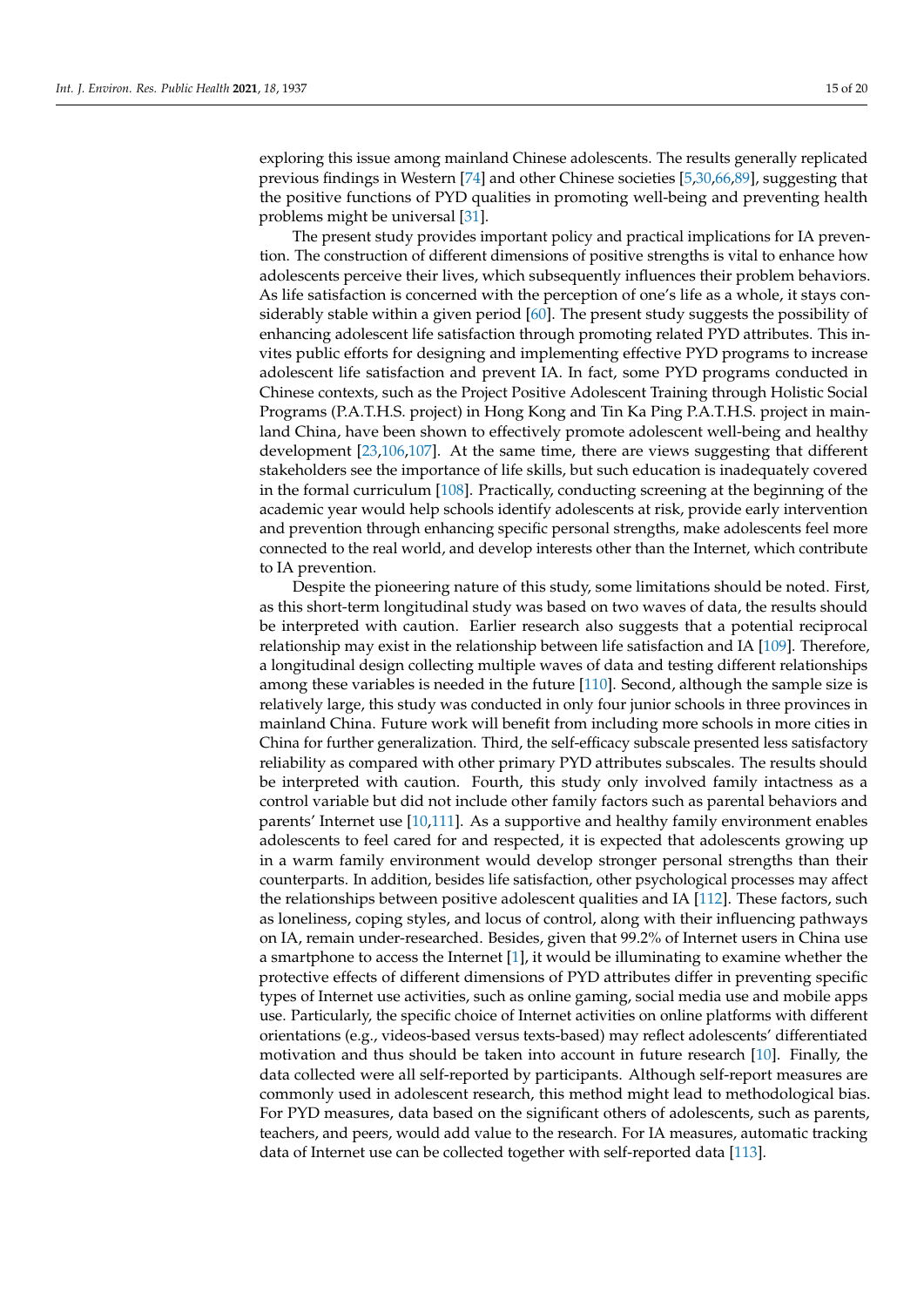# **5. Conclusions**

To conclude, the present study generally confirms previous findings on the linkages between PYD attributes, life satisfaction, and IA. Our findings underline the importance of PYD attributes in promoting adolescents' life satisfaction and IA prevention. Based on the findings, we suggest that effective PYD programs emphasizing a coherent development of PYD attributes have great potential in improving adolescent well-being and healthy development. In view of the lack of longitudinal empirical research studies on adolescent IA, the present study provides empirical evidence for strength-based IA intervention and prevention. The findings could also be used by policymakers and practitioners in allocating resources or developing public health programs aimed to promote adolescent healthy Internet use.

**Author Contributions:** Conceptualization: D.T.L.S. and D.D. Data collection and analysis: D.T.L.S. and D.D. Writing-original draft: D.T.L.S. and D.D.; Writing-review and editing: D.T.L.S. and D.D. All authors have read and agreed to the published version of the manuscript.

**Funding:** This paper and the two waves of longitudinal study in the Tin Ka Ping Project P.A.T.H.S. are financially supported by Tin Ka Ping Foundation. The APC was funded by a start-up grant to DD (Project ID: P0035101).

**Institutional Review Board Statement:** The study was conducted according to the guidelines of the Declaration of Helsinki and approved by the Institutional Review Board (or Ethics Committee) of The Hong Kong Polytechnic University.

**Informed Consent Statement:** Informed consent was obtained from all subjects involved in the study.

**Data Availability Statement:** The data presented in this study are available on request from the corresponding author.

**Conflicts of Interest:** The authors declare no conflict of interest.

## **References**

- <span id="page-15-0"></span>1. China Internet Network Information Center. *Statistical Report on Internet Development in China*; China Internet Network Information Center: Beijing, China, 2020.
- <span id="page-15-1"></span>2. Young, K.S. Internet Addiction: The Emergence of a New Clinical Disorder. *Cyberpsychol. Behav.* **1998**, *1*, 237–244. [\[CrossRef\]](http://doi.org/10.1089/cpb.1998.1.237)
- <span id="page-15-2"></span>3. Young, K.S. The Research and Controversy Surrounding Internet Addiction. *Cyberpsychol. Behav.* **1999**, *2*, 381–383. [\[CrossRef\]](http://doi.org/10.1089/cpb.1999.2.381)
- <span id="page-15-3"></span>4. Pallanti, S.; Bernardi, S.; Quercioli, L. The Shorter PROMIS Questionnaire and the Internet Addiction Scale in the Assessment of Multiple Addictions in a High-School Population: Prevalence and Related Disability. *CNS Spectr.* **2006**, *11*, 966–974. [\[CrossRef\]](http://doi.org/10.1017/S1092852900015157) [\[PubMed\]](http://www.ncbi.nlm.nih.gov/pubmed/17146410)
- <span id="page-15-4"></span>5. Yang, S.C.; Tung, C.-J. Comparison of Internet Addicts and Non-Addicts in Taiwanese High School. *Comput. Hum. Behav.* **2007**, *23*, 79–96. [\[CrossRef\]](http://doi.org/10.1016/j.chb.2004.03.037)
- <span id="page-15-5"></span>6. Frangos, C.C. Internet Dependence in College Students from Greece. *Eur. Psychiatry* **2009**, *24*, 1. [\[CrossRef\]](http://doi.org/10.1016/S0924-9338(09)70652-2)
- <span id="page-15-6"></span>7. Ko, C.-H.; Yen, J.-Y.; Yen, C.-F.; Chen, C.-S.; Chen, C.-C. The Association between Internet Addiction and Psychiatric Disorder: A Review of the Literature. *Eur. Psychiatry* **2012**, *27*, 1–8. [\[CrossRef\]](http://doi.org/10.1016/j.eurpsy.2010.04.011) [\[PubMed\]](http://www.ncbi.nlm.nih.gov/pubmed/22153731)
- 8. Bai, Y.-M.; Lin, C.-C.; Chen, J.-Y. Internet Addiction Disorder among Clients of a Virtual Clinic. *Psychiatr. Serv.* **2001**, *52*, 1397. [\[CrossRef\]](http://doi.org/10.1176/appi.ps.52.10.1397) [\[PubMed\]](http://www.ncbi.nlm.nih.gov/pubmed/11585966)
- <span id="page-15-7"></span>9. Nie, J.; Zhang, W.; Liu, Y. Exploring Depression, Self-Esteem and Verbal Fluency with Different Degrees of Internet Addiction among Chinese College Students. *Compr. Psychiatry* **2017**, *72*, 114–120. [\[CrossRef\]](http://doi.org/10.1016/j.comppsych.2016.10.006) [\[PubMed\]](http://www.ncbi.nlm.nih.gov/pubmed/27810547)
- <span id="page-15-8"></span>10. Ruggieri, S.; Santoro, G.; Pace, U.; Passanisi, A.; Schimmenti, A. Problematic Facebook Use and Anxiety Concerning Use of Social Media in Mothers and Their Offspring: An Actor–Partner Interdependence Model. *Addict. Behav. Rep.* **2020**, *11*, 100256. [\[CrossRef\]](http://doi.org/10.1016/j.abrep.2020.100256)
- <span id="page-15-9"></span>11. Sharif, S.P.; Khanekharab, J. Identity Confusion and Materialism Mediate the Relationship between Excessive Social Network Site Usage and Online Compulsive Buying. *Cyberpsychol. Behav. Soc. Netw.* **2017**, *20*, 494–500. [\[CrossRef\]](http://doi.org/10.1089/cyber.2017.0162)
- <span id="page-15-10"></span>12. Hsieh, K.-Y.; Hsiao, R.C.; Yang, Y.-H.; Lee, K.-H.; Yen, C.-F. Relationship between Self-Identity Confusion and Internet Addiction among College Students: The Mediating Effects of Psychological Inflexibility and Experiential Avoidance. *Int. J. Environ. Res. Public Health* **2019**, *16*, 3225. [\[CrossRef\]](http://doi.org/10.3390/ijerph16173225) [\[PubMed\]](http://www.ncbi.nlm.nih.gov/pubmed/31484435)
- <span id="page-15-11"></span>13. Tian, Y.; Bian, Y.; Han, P.; Gao, F.; Wang, P. Associations between Psychosocial Factors and Generalized Pathological Internet Use in Chinese University Students: A Longitudinal Cross-Lagged Analysis. *Comput. Hum. Behav.* **2017**, *72*, 178–188. [\[CrossRef\]](http://doi.org/10.1016/j.chb.2017.02.048)
- <span id="page-15-12"></span>14. Koo, H.J.; Kwon, J.-H. Risk and Protective Factors of Internet Addiction: A Meta-Analysis of Empirical Studies in Korea. *Yonsei Med. J.* **2014**, *55*, 1691. [\[CrossRef\]](http://doi.org/10.3349/ymj.2014.55.6.1691) [\[PubMed\]](http://www.ncbi.nlm.nih.gov/pubmed/25323910)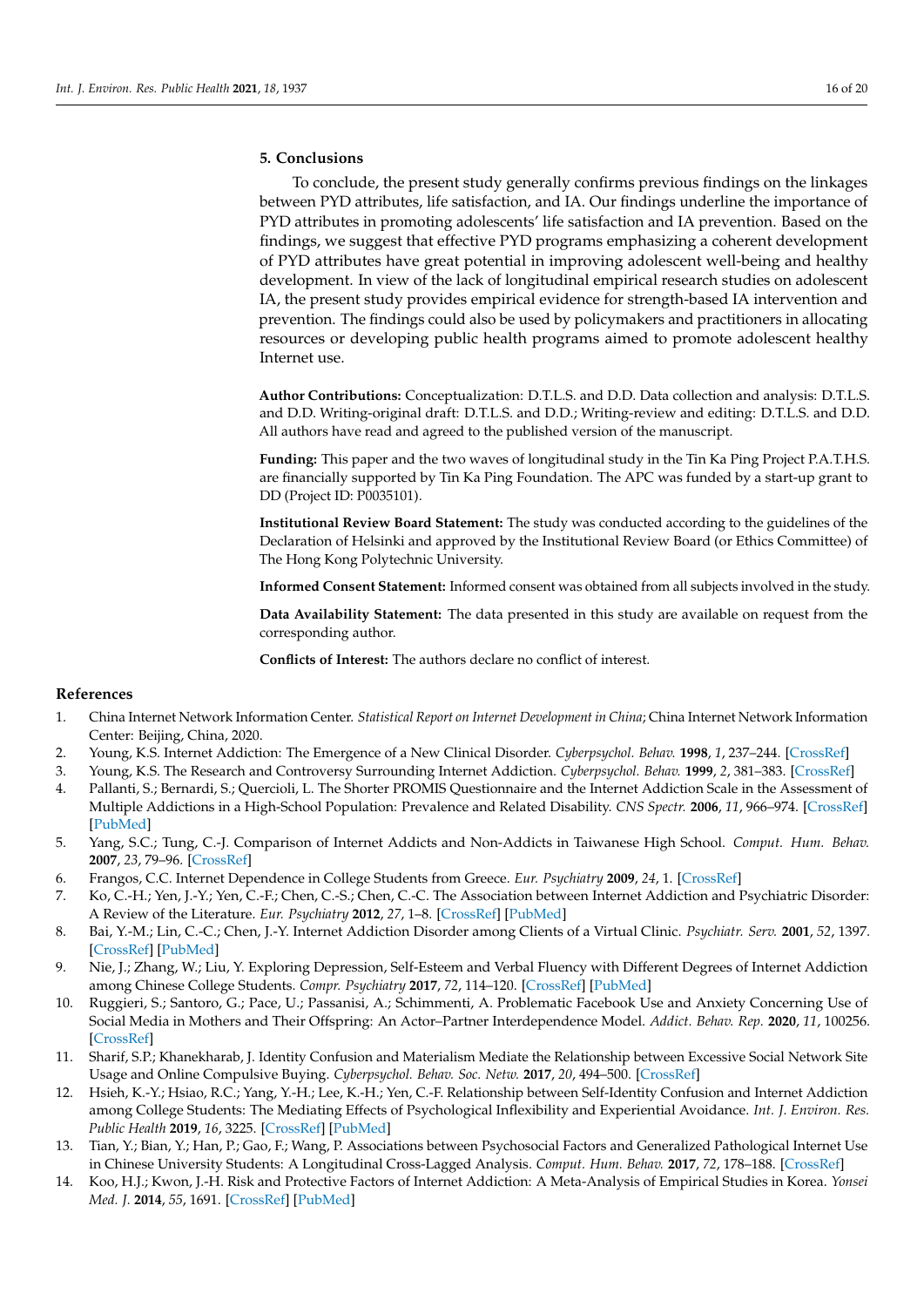- <span id="page-16-0"></span>15. Throuvala, M.A.; Griffiths, M.D.; Rennoldson, M.; Kuss, D.J. School-Based Prevention for Adolescent Internet Addiction: Prevention Is the Key. A Systematic Literature Review. *Curr. Neuropharmacol.* **2019**, *17*, 507–525. [\[CrossRef\]](http://doi.org/10.2174/1570159X16666180813153806)
- <span id="page-16-1"></span>16. Hilliard, L.J.; Bowers, E.P.; Greenman, K.N.; Hershberg, R.M.; Geldhof, G.J.; Glickman, S.A.; Lerner, J.V.; Lerner, R.M. Beyond the Deficit Model: Bullying and Trajectories of Character Virtues in Adolescence. *J. Youth Adolesc.* **2014**, *43*, 991–1003. [\[CrossRef\]](http://doi.org/10.1007/s10964-014-0094-y) [\[PubMed\]](http://www.ncbi.nlm.nih.gov/pubmed/24531881)
- <span id="page-16-2"></span>17. Shek, D.T.L.; Dou, D.; Zhu, X.; Chai, W. Positive Youth Development: Current Perspectives. *Adolesc. Health. Med.* **2019**, *10*, 131–141. [\[CrossRef\]](http://doi.org/10.2147/AHMT.S179946)
- <span id="page-16-3"></span>18. Lerner, R.M.; Lerner, J.V.; Benson, J.B. Positive youth development. Research and applications for promoting thriving in adolescence. In *Advances in Child Development and Behavior*; Elsevier: Amsterdam, The Netherlands, 2011.
- <span id="page-16-4"></span>19. Benson, P.L.; Scales, P.C.; Syvertsen, A.K. The contribution of the developmental assets framework to positive youth development theory and practice. In *Advances in Child Development and Behavior*; Lerner, R.M., Lerner, J.V., Benson, J.B., Eds.; Elsevier: New York, NY, USA, 2011; Volume 41, pp. 197–230. ISBN 9780123864925.
- <span id="page-16-5"></span>20. Damon, W. What Is Positive Youth Development? *Ann. Am. Acad. Pol. Soc. Sci.* **2004**, *591*, 13–24. [\[CrossRef\]](http://doi.org/10.1177/0002716203260092)
- <span id="page-16-6"></span>21. Qi, S.; Hua, F.; Zhou, Z.; Shek, D.T.L. Trends of Positive Youth Development Publications (1995–2020): A Scientometric Review. *Appl. Res. Qual. Life* **2020**. [\[CrossRef\]](http://doi.org/10.1007/s11482-020-09878-3)
- <span id="page-16-7"></span>22. Shek, D.T.L.; Sun, R.C.F. The Project P.A.T.H.S. in Hong Kong: Development, Training, Implementation, and Evaluation. *J. Pediatr. Adolesc. Gynecol.* **2013**, *26*, S2–S9. [\[CrossRef\]](http://doi.org/10.1016/j.jpag.2013.03.009) [\[PubMed\]](http://www.ncbi.nlm.nih.gov/pubmed/23683823)
- <span id="page-16-26"></span>23. Zhou, Z.; Shek, D.T.L.; Zhu, X. The Importance of Positive Youth Development Attributes to Life Satisfaction and Hopelessness in Mainland Chinese Adolescents. *Front. Psychol.* **2020**, *11*. [\[CrossRef\]](http://doi.org/10.3389/fpsyg.2020.553313)
- <span id="page-16-8"></span>24. Zhou, Z.; Shek, D.T.L.L.; Zhu, X.; Dou, D. Positive Youth Development and Adolescent Depression: A Longitudinal Study Based on Mainland Chinese High School Students. *Int. J. Environ. Res. Public Health* **2020**, *17*, 4457. [\[CrossRef\]](http://doi.org/10.3390/ijerph17124457)
- <span id="page-16-9"></span>25. Benson, P.L. *All Kids Are Our Kids: What Communities Must Do to Raise Caring and Responsible Children and Adolescents*, 2nd ed.; Jossey-Bass: Francisco, CA, USA, 1997.
- <span id="page-16-10"></span>26. Lerner, R.M.; Lerner, J.V.; Lewin-Bizan, S.; Bowers, E.P.; Boyd, M.J.; Mueller, M.K.; Schmid, K.L.; Napolitano, C.M. Positive Youth Development: Processes, Programs, and Problematics. *J. Youth Dev.* **2011**, *6*, 38–62. [\[CrossRef\]](http://doi.org/10.5195/JYD.2011.174)
- <span id="page-16-11"></span>27. Catalano, R.F.; Berglund, M.L.; Ryan, J.A.M.; Lonczak, H.S.; Hawkins, J.D. Positive Youth Development in the United States: Research Findings on Evaluations of Positive Youth Development Programs. *Ann. Am. Acad. Pol. Soc. Sci.* **2004**, *591*, 98–124. [\[CrossRef\]](http://doi.org/10.1177/0002716203260102)
- <span id="page-16-12"></span>28. Shek, D.T.L.; Zhu, X. Paternal and Maternal Influence on Delinquency among Early Adolescents in Hong Kong. *Int. J. Environ. Res. Public Health* **2019**, *16*, 1338. [\[CrossRef\]](http://doi.org/10.3390/ijerph16081338) [\[PubMed\]](http://www.ncbi.nlm.nih.gov/pubmed/31013967)
- 29. Shek, D.T.L.; Zhu, X.; Dou, D.; Chai, W. Influence of Family Factors on Substance Use in Early Adolescents: A Longitudinal Study in Hong Kong. *J. Psychoact. Drugs* **2020**, 66–76. [\[CrossRef\]](http://doi.org/10.1080/02791072.2019.1707333) [\[PubMed\]](http://www.ncbi.nlm.nih.gov/pubmed/31865866)
- <span id="page-16-25"></span>30. Shek, D.T.L.; Yu, L. Adolescent Internet Addiction in Hong Kong: Prevalence, Change, and Correlates. *J. Pediatr. Adolesc. Gynecol.* **2016**, *29*, S22–S30. [\[CrossRef\]](http://doi.org/10.1016/j.jpag.2015.10.005) [\[PubMed\]](http://www.ncbi.nlm.nih.gov/pubmed/26461526)
- <span id="page-16-13"></span>31. Zhu, X.; Shek, D.T.L. Predictive Effect of Positive Youth Development Attributes on Delinquency among Adolescents in Mainland China. *Front. Psychol.* **2020**, *11*. [\[CrossRef\]](http://doi.org/10.3389/fpsyg.2020.615900)
- <span id="page-16-14"></span>32. Shek, D.T.L. The "ABCDE" of Video Gaming Control: Arguments, Basic Research, Conceptual Models, Documented Lessons, and Evaluation. *J. Behav. Addict.* **2019**, *8*, 3–6. [\[CrossRef\]](http://doi.org/10.1556/2006.8.2019.13)
- <span id="page-16-15"></span>33. Malak, M.Z. Internet addiction and cognitive behavioral therapy. In *Cognitive Behavioral Therapy and Clinical Applications*; IntechOpen: London, UK, 2018.
- <span id="page-16-16"></span>34. Deci, E.L.; Ryan, R.M. Self-determination. In *The Corsini Encyclopedia of Psychology*; John Wiley & Sons, Inc.: Hoboken, NJ, USA, 2010; pp. 1–2.
- <span id="page-16-17"></span>35. Li, X.; Li, D.; Newman, J. Parental Behavioral and Psychological Control and Problematic Internet Use among Chinese Adolescents: The Mediating Role of Self-Control. *Cyberpsychol. Behav. Soc. Netw.* **2013**, *16*, 442–447. [\[CrossRef\]](http://doi.org/10.1089/cyber.2012.0293)
- <span id="page-16-18"></span>36. Mills, D.J.; Allen, J.J. Self-Determination Theory, Internet Gaming Disorder, and the Mediating Role of Self-Control. *Comput. Hum. Behav.* **2020**, *105*, 106209. [\[CrossRef\]](http://doi.org/10.1016/j.chb.2019.106209)
- <span id="page-16-19"></span>37. Israelashvili, M.; Kim, T.; Bukobza, G. Adolescents' over-Use of the Cyber World—Internet Addiction or Identity Exploration? *J. Adolesc.* **2012**, *35*, 417–424. [\[CrossRef\]](http://doi.org/10.1016/j.adolescence.2011.07.015)
- <span id="page-16-20"></span>38. Allen, K.A.; Ryan, T.; Gray, D.L.; McInerney, D.M.; Waters, L. Social Media Use and Social Connectedness in Adolescents: The Positives and the Potential Pitfalls. *Aust. Educ. Dev. Psychol.* **2014**, *31*, 18–31. [\[CrossRef\]](http://doi.org/10.1017/edp.2014.2)
- <span id="page-16-21"></span>39. Rodgers, R.F.; Melioli, T. The Relationship between Body Image Concerns, Eating Disorders and Internet Use, Part I: A Review of Empirical Support. *Adolesc. Res. Rev.* **2016**, *1*, 95–119. [\[CrossRef\]](http://doi.org/10.1007/s40894-015-0016-6)
- <span id="page-16-22"></span>40. Dumas, T.M.; Ellis, W.E.; Wolfe, D.A. Identity Development as a Buffer of Adolescent Risk Behaviors in the Context of Peer Group Pressure and Control. *J. Adolesc.* **2012**, *35*, 917–927. [\[CrossRef\]](http://doi.org/10.1016/j.adolescence.2011.12.012)
- <span id="page-16-23"></span>41. Agbaria, Q.; Bdier, D. The Role of Self-Control and Identity Status as Predictors of Internet Addiction among Israeli-Palestinian College Students in Israel. *Int. J. Ment. Health Addict.* **2019**. [\[CrossRef\]](http://doi.org/10.1007/s11469-019-00172-4)
- <span id="page-16-24"></span>42. Wartberg, L.; Brunner, R.; Kriston, L.; Durkee, T.; Parzer, P.; Fischer-Waldschmidt, G.; Resch, F.; Sarchiapone, M.; Wasserman, C.; Hoven, C.W.; et al. Psychopathological Factors Associated with Problematic Alcohol and Problematic Internet Use in a Sample of Adolescents in Germany. *Psychiatry Res.* **2016**, *240*, 272–277. [\[CrossRef\]](http://doi.org/10.1016/j.psychres.2016.04.057)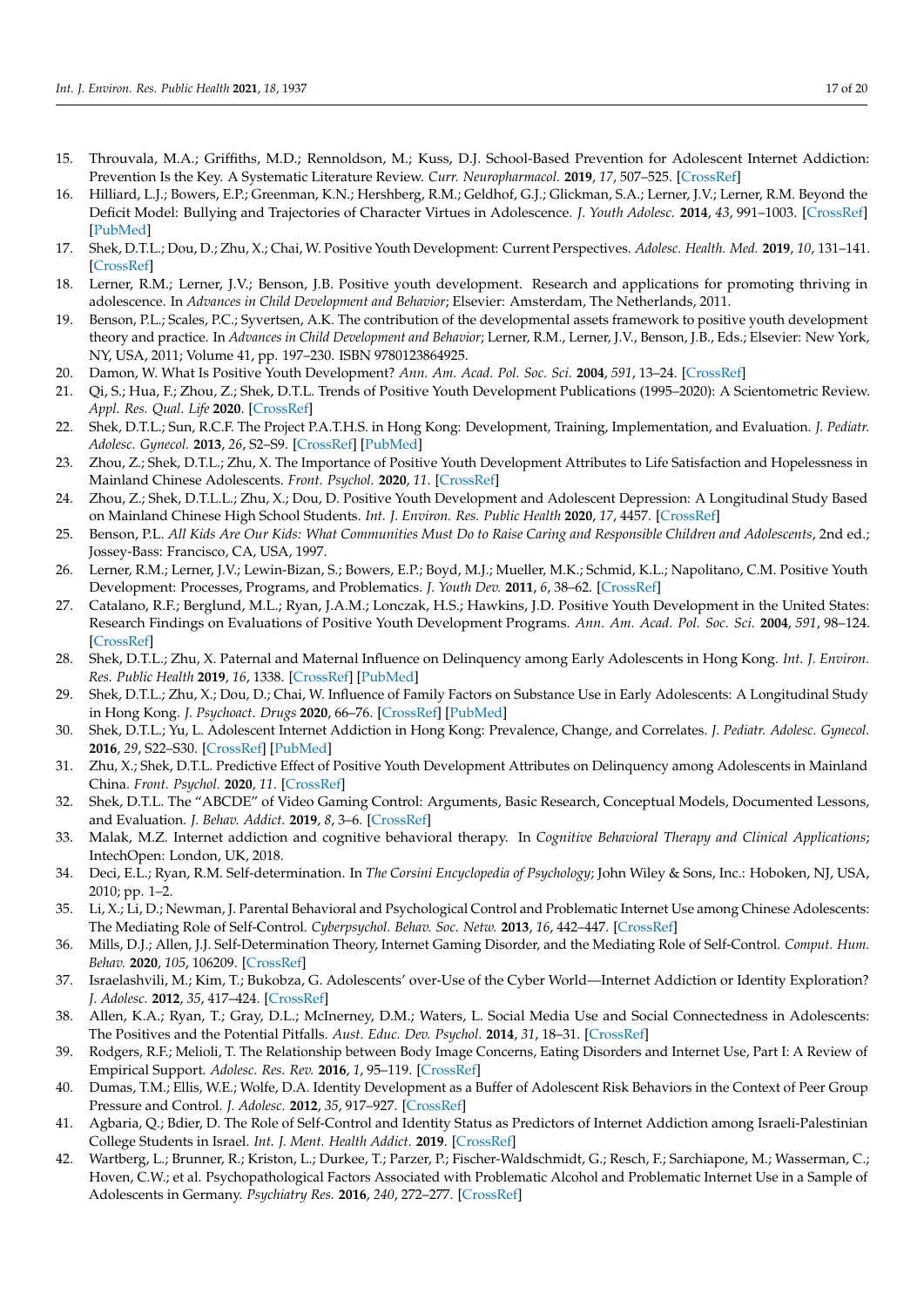- <span id="page-17-0"></span>43. Barber, B.K.; Olsen, J.E.; Shagle, S.C. Associations between Parental Psychological and Behavioral Control and Youth Internalized and Externalized Behaviors. *Child Dev.* **1994**, *65*, 1120–1136. [\[CrossRef\]](http://doi.org/10.2307/1131309) [\[PubMed\]](http://www.ncbi.nlm.nih.gov/pubmed/7956469)
- <span id="page-17-1"></span>44. Chan, H.C.O.; Wong, D.S.W. The Overlap between Cyberbullying Perpetration and Victimisation: Exploring the Psychosocial Characteristics of Hong Kong Adolescents. *Asia Pac. J. Soc. Work Dev.* **2020**, *30*, 164–180. [\[CrossRef\]](http://doi.org/10.1080/02185385.2020.1761436)
- <span id="page-17-2"></span>45. Wang, Z.; Xie, Q.; Xin, M.; Wei, C.; Yu, C.; Zhen, S.; Liu, S.; Wang, J.; Zhang, W. Cybervictimization, Depression, and Adolescent Internet Addiction: The Moderating Effect of Prosocial Peer Affiliation. *Front. Psychol.* **2020**, *11*, 2527. [\[CrossRef\]](http://doi.org/10.3389/fpsyg.2020.572486)
- <span id="page-17-3"></span>46. Bolino, M.C.; Grant, A.M. The Bright Side of Being Prosocial at Work, and the Dark Side, Too: A Review and Agenda for Research on Other-Oriented Motives, Behavior, and Impact in Organizations. *Acad. Manag. Ann.* **2016**, *10*, 599–670. [\[CrossRef\]](http://doi.org/10.5465/19416520.2016.1153260)
- <span id="page-17-4"></span>47. Blasi, M.D.; Giardina, A.; Giordano, C.; Coco, G.L.; Tosto, C.; Billieux, J.; Schimmenti, A. Problematic Video Game Use as an Emotional Coping Strategy: Evidence from a Sample of MMORPG Gamers. *J. Behav. Addict.* **2019**, *8*, 25–34. [\[CrossRef\]](http://doi.org/10.1556/2006.8.2019.02)
- <span id="page-17-5"></span>48. Kim, J.; LaRose, R.; Peng, W. Loneliness as the Cause and the Effect of Problematic Internet Use: The Relationship between Internet Use and Psychological Well-Being. *Cyberpsychol. Behav.* **2009**, *12*, 451–455. [\[CrossRef\]](http://doi.org/10.1089/cpb.2008.0327)
- <span id="page-17-6"></span>49. Seligman, M.E.P.; Csikszentmihalyi, M. Positive Psychology: An Introduction. *Am. Psychol.* **2000**, *55*, 5–14. [\[CrossRef\]](http://doi.org/10.1037/0003-066X.55.1.5)
- <span id="page-17-7"></span>50. Ma, C.M.S.; Shek, D.T.L.; Chen, J.M.T. Changes in the Participants in a Community-Based Positive Youth Development Program in Hong Kong: Objective Outcome Evaluation Using a One-Group Pretest-Posttest Design. *Appl. Res. Qual. Life* **2019**, *14*, 961–979. [\[CrossRef\]](http://doi.org/10.1007/s11482-018-9632-1)
- <span id="page-17-8"></span>51. Deci, E.L.; Ryan, R.M. The "What" and "Why" of Goal Pursuits: Human Needs and the Self-Determination of Behavior. *Psychol. Inq.* **2000**, *11*, 227–268. [\[CrossRef\]](http://doi.org/10.1207/S15327965PLI1104_01)
- <span id="page-17-9"></span>52. Zheng, L.; Miao, M.; Gan, Y. Perceived Control Buffers the Effects of the COVID-19 Pandemic on General Health and Life Satisfaction: The Mediating Role of Psychological Distance. *Appl. Psychol. Health Well-Being* **2020**. [\[CrossRef\]](http://doi.org/10.1111/aphw.12232) [\[PubMed\]](http://www.ncbi.nlm.nih.gov/pubmed/32955170)
- <span id="page-17-10"></span>53. Yang, Y.; Li, P.; Fu, X.; Kou, Y. Orientations to Happiness and Subjective Well-Being in Chinese Adolescents: The Roles of Prosocial Behavior and Internet Addictive Behavior. *J. Happiness Stud.* **2017**, *18*, 1747–1762. [\[CrossRef\]](http://doi.org/10.1007/s10902-016-9794-1)
- <span id="page-17-11"></span>54. Huffstetler, B.C. Sense of Identity and Life Satisfaction in College Students. Ph.D. Thesis, University of Tennessee, Knoxville, TN, USA, 2006.
- <span id="page-17-12"></span>55. Jowkar, B. The Mediating Role of Resilience in the Relationship between General and Emotional Intelligence and Life Satisfaction. *Contemp. Psichol.* **2007**, *2*, 3–12.
- <span id="page-17-13"></span>56. Fergusson, D.M.; McLeod, G.F.H.; Horwood, L.J.; Swain, N.R.; Chapple, S.; Poulton, R. Life Satisfaction and Mental Health Problems (18 to 35 Years). *Psychol. Med.* **2015**, *45*, 2427–2436. [\[CrossRef\]](http://doi.org/10.1017/S0033291715000422)
- <span id="page-17-14"></span>57. Seo, E.H.; Kim, S.G.; Kim, S.H.; Kim, J.H.; Park, J.H.; Yoon, H.J. Life Satisfaction and Happiness Associated with Depressive Symptoms among University Students: A Cross-Sectional Study in Korea. *Ann. Gen. Psychiatry* **2018**, *17*, 1–9. [\[CrossRef\]](http://doi.org/10.1186/s12991-018-0223-1)
- <span id="page-17-15"></span>58. Cao, H.; Sun, Y.; Wan, Y.; Hao, J.; Tao, F. Problematic Internet Use in Chinese Adolescents and Its Relation to Psychosomatic Symptoms and Life Satisfaction. *Bmc Public Health* **2011**, *11*, 802. [\[CrossRef\]](http://doi.org/10.1186/1471-2458-11-802)
- <span id="page-17-16"></span>59. Mei, S.; Yau, Y.H.C.; Chai, J.; Guo, J.; Potenza, M.N. Problematic Internet Use, Well-Being, Self-Esteem and Self-Control: Data from a High-School Survey in China. *Addict. Behav.* **2016**, *61*, 74–79. [\[CrossRef\]](http://doi.org/10.1016/j.addbeh.2016.05.009)
- <span id="page-17-17"></span>60. Park, N. The Role of Subjective Well-Being in Positive Youth Development. *Ann. Am. Acad. Pol. Soc. Sci.* **2004**, *591*, 25–39. [\[CrossRef\]](http://doi.org/10.1177/0002716203260078)
- <span id="page-17-18"></span>61. Brand, M.; Laier, C.; Young, K.S. Internet Addiction: Coping Styles, Expectancies, and Treatment Implications. *Front. Psychol.* **2014**, *5*. [\[CrossRef\]](http://doi.org/10.3389/fpsyg.2014.01256) [\[PubMed\]](http://www.ncbi.nlm.nih.gov/pubmed/25426088)
- <span id="page-17-19"></span>62. Amdurer, E.; Boyatzis, R.E.; Saatcioglu, A.; Smith, M.L.; Taylor, S.N. Long Term Impact of Emotional, Social and Cognitive Intelligence Competencies and GMAT on Career and Life Satisfaction and Career Success. *Front. Psychol.* **2014**, *5*, 1447. [\[CrossRef\]](http://doi.org/10.3389/fpsyg.2014.01447)
- <span id="page-17-20"></span>63. Olson, J.R.; Goddard, H.W. Applying Prevention and Positive Youth Development Theory to Predict Depressive Symptoms among Young People. *Youth Soc.* **2015**, *47*, 222–244. [\[CrossRef\]](http://doi.org/10.1177/0044118X12457689)
- <span id="page-17-21"></span>64. Park, S.K.; Kim, J.Y.; Cho, C.B. Prevalence of Internet Addiction and Correlations with Family Factors among South Korean Adolescents. *Adolescence* **2008**, *43*, 895–909. [\[PubMed\]](http://www.ncbi.nlm.nih.gov/pubmed/19149152)
- <span id="page-17-22"></span>65. Lam, L.T.; Peng, Z.; Mai, J.; Jing, J. The Association between Internet Addiction and Self-Injurious Behaviour among Adolescents. *Inj. Prev.* **2009**, *15*, 403–408. [\[CrossRef\]](http://doi.org/10.1136/ip.2009.021949)
- <span id="page-17-23"></span>66. Yu, L.; Shek, D.T.L. Internet Addiction in Hong Kong Adolescents: A Three-Year Longitudinal Study. *J. Pediatr. Adolesc. Gynecol.* **2013**, *26*, S10–S17. [\[CrossRef\]](http://doi.org/10.1016/j.jpag.2013.03.010)
- <span id="page-17-24"></span>67. Wu, C.S.T.; Wong, H.T.; Yu, K.F.; Fok, K.W.; Yeung, S.M.; Lam, C.H.; Liu, K.M. Parenting Approaches, Family Functionality, and Internet Addiction among Hong Kong Adolescents. *BMC Pediatr.* **2016**, *16*, 1–10. [\[CrossRef\]](http://doi.org/10.1186/s12887-016-0666-y) [\[PubMed\]](http://www.ncbi.nlm.nih.gov/pubmed/27538688)
- <span id="page-17-25"></span>68. Chang, M.K.; Man Law, S.P. Factor Structure for Young's Internet Addiction Test: A Confirmatory Study. *Comput. Hum. Behav.* **2008**, *24*, 2597–2619. [\[CrossRef\]](http://doi.org/10.1016/j.chb.2008.03.001)
- <span id="page-17-26"></span>69. Duan, L.; Shao, X.; Wang, Y.; Huang, Y.; Miao, J.; Yang, X.; Zhu, G. An Investigation of Mental Health Status of Children and Adolescents in China during the Outbreak of COVID-19. *J. Affect. Disord.* **2020**, *275*, 112–118. [\[CrossRef\]](http://doi.org/10.1016/j.jad.2020.06.029) [\[PubMed\]](http://www.ncbi.nlm.nih.gov/pubmed/32658812)
- <span id="page-17-27"></span>70. Demetrovics, Z.; Szeredi, B.; Rózsa, S. The Three-Factor Model of Internet Addiction: The Development of the Problematic Internet Use Questionnaire. *Behav. Res. Methods* **2008**. [\[CrossRef\]](http://doi.org/10.3758/BRM.40.2.563)
- <span id="page-17-28"></span>71. Ryan, R.M.; Deci, E.L. Intrinsic and Extrinsic Motivation from a Self-Determination Theory Perspective: Definitions, Theory, Practices, and Future Directions. *Contemp. Educ. Psychol.* **2020**, *61*, 101860. [\[CrossRef\]](http://doi.org/10.1016/j.cedpsych.2020.101860)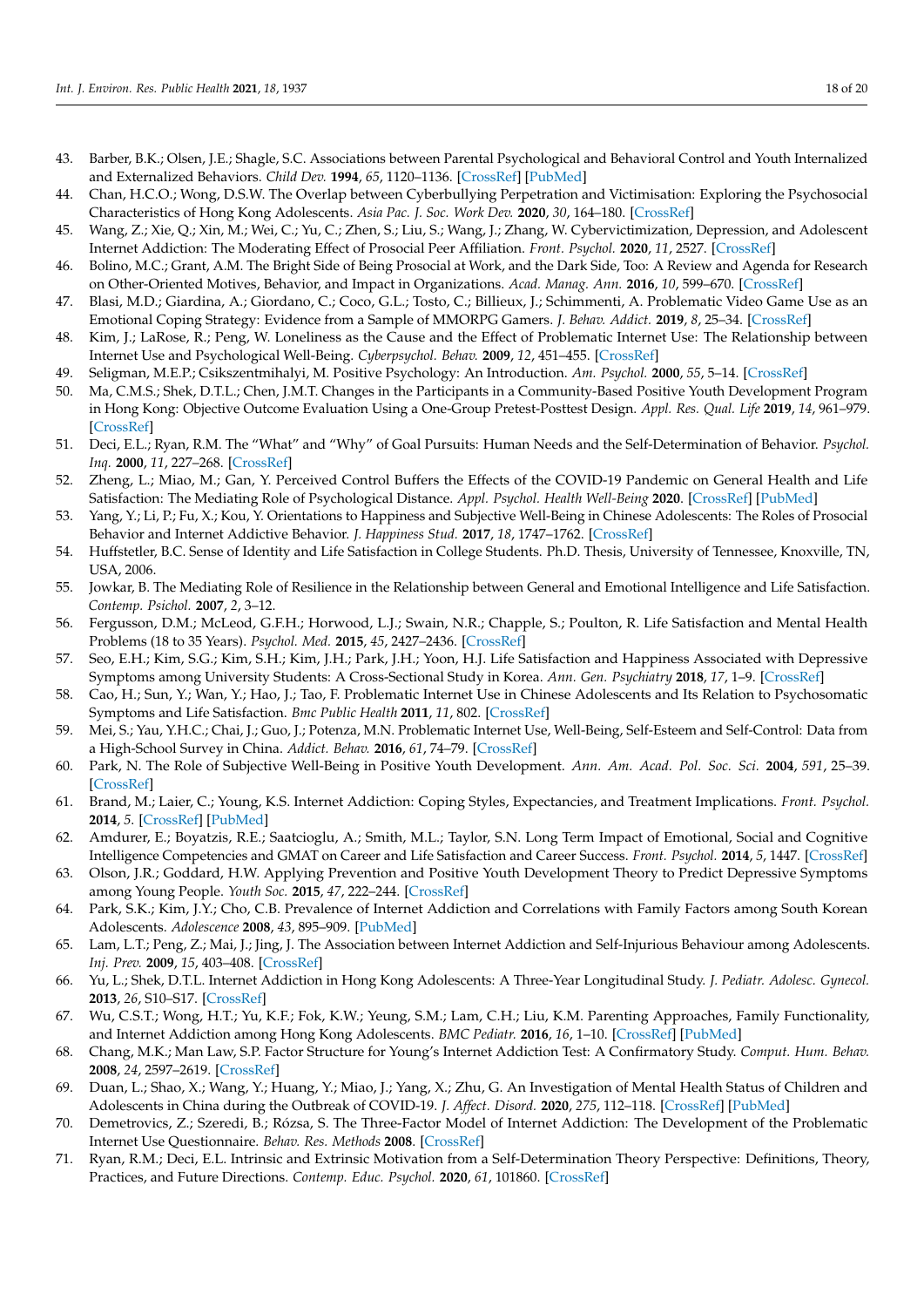- <span id="page-18-0"></span>72. Shek, D.T.L.; Xie, Q.; Lin, L. The Impact of Family Intactness on Family Functioning, Parental Control, and Parent–Child Relational Qualities in a Chinese Context. *Front. Pediatr.* **2015**, *2*, 149. [\[CrossRef\]](http://doi.org/10.3389/fped.2014.00149)
- <span id="page-18-1"></span>73. Yen, C.F.; Ko, C.H.; Yen, J.Y.; Chang, Y.P.; Cheng, C.P. Multi-Dimensional Discriminative Factors for Internet Addiction among Adolescents Regarding Gender and Age. *Psychiatry Clin. Neurosci.* **2009**, *63*, 357–364. [\[CrossRef\]](http://doi.org/10.1111/j.1440-1819.2009.01969.x)
- <span id="page-18-2"></span>74. Canning, J.; Denny, S.; Bullen, P.; Clark, T.; Rossen, F. Influence of Positive Development Opportunities on Student Well-Being, Depression and Suicide Risk: The New Zealand Youth Health and Well-Being Survey 2012. *Kötuitui N. Z. J. Soc. Sci. Online* **2017**, *12*, 119–133. [\[CrossRef\]](http://doi.org/10.1080/1177083X.2017.1300924)
- <span id="page-18-3"></span>75. Ramos-Díaz, E.; Rodríguez-Fernández, A.; Axpe, I.; Ferrara, M. Perceived Emotional Intelligence and Life Satisfaction among Adolescent Students: The Mediating Role of Resilience. *J. Happiness Stud.* **2019**, *20*, 2489–2506. [\[CrossRef\]](http://doi.org/10.1007/s10902-018-0058-0)
- <span id="page-18-4"></span>76. Sánchez-álvarez, N.; Extremera, N.; Fernández-Berrocal, P. Maintaining Life Satisfaction in Adolescence: Affective Mediators of the Influence of Perceived Emotional Intelligence on Overall Life Satisfaction Judgments in a Two-Year Longitudinal Study. *Front. Psychol.* **2015**, *6*, 1892. [\[CrossRef\]](http://doi.org/10.3389/fpsyg.2015.01892)
- <span id="page-18-5"></span>77. Luhmann, M.; Lucas, R.E.; Eid, M.; Diener, E. The Prospective Effect of Life Satisfaction on Life Events. *Soc. Psychol. Pers. Sci.* **2013**, *4*, 39–45. [\[CrossRef\]](http://doi.org/10.1177/1948550612440105)
- <span id="page-18-6"></span>78. Shek, D.T.L.; Chai, W. The Impact of Positive Youth Development Attributes and Life Satisfaction on Academic Well-Being: A Longitudinal Mediation Study. *Front. Psychol.* **2020**, *11*, 101–102. [\[CrossRef\]](http://doi.org/10.3389/fpsyg.2020.02126)
- <span id="page-18-7"></span>79. Sun, R.C.F.; Shek, D.T.L. Life Satisfaction, Positive Youth Development, and Problem Behaviour among Chinese Adolescents in Hong Kong. *Soc. Indic. Res.* **2010**, *95*, 455–474. [\[CrossRef\]](http://doi.org/10.1007/s11205-009-9531-9) [\[PubMed\]](http://www.ncbi.nlm.nih.gov/pubmed/20062815)
- <span id="page-18-8"></span>80. Cohen, J. *Statistical Power for the Social Sciences*; Lawrence Erlbaum and Associates: Hillsdale, NJ, USA, 1988.
- <span id="page-18-9"></span>81. Zhu, X.; Shek, D.T.L. Impact of a Positive Youth Development Program on Junior High School Students in Mainland China: A Pioneer Study. *Child. Youth Serv. Rev.* **2020**, *114*, 105022. [\[CrossRef\]](http://doi.org/10.1016/j.childyouth.2020.105022)
- <span id="page-18-10"></span>82. Shek, D.T.L.; Yu, L.; Ma, C.M.S. The Students Were Happy, but Did They Change Positively? *Int. J. Disabil. Hum. Dev.* **2014**, *13*, 505–511. [\[CrossRef\]](http://doi.org/10.1515/ijdhd-2014-0348)
- <span id="page-18-11"></span>83. Shek, D.T.L.; Ma, C.M.S. Dimensionality of the Chinese Positive Youth Development Scale: Confirmatory Factor Analyses. *Soc. Indic. Res.* **2010**, *98*, 41–59. [\[CrossRef\]](http://doi.org/10.1007/s11205-009-9515-9)
- <span id="page-18-12"></span>84. Shek, D.T.L.; Siu, A.M.H.; Lee, T.Y. The Chinese Positive Youth Development Scale: A Validation Study. *Res. Soc. Work Pract.* **2007**, *17*, 380–391. [\[CrossRef\]](http://doi.org/10.1177/1049731506296196)
- <span id="page-18-13"></span>85. Donnellan, M.B.; Lucas, R.E. Secondary data analysis. In *The Oxford Handbook of Quantitative Methods in Psychology: Vol. 2: Statistical Analysis*; Little, T.D., Ed.; Oxford University Press: New York, NY, USA, 2013; pp. 665–677.
- <span id="page-18-14"></span>86. Diener, E.; Emmons, R.A.; Larsen, R.J.; Griffin, S. The Satisfaction With Life Scale. *J. Pers. Assess.* **1985**, *49*, 71–75. [\[CrossRef\]](http://doi.org/10.1207/s15327752jpa4901_13)
- <span id="page-18-15"></span>87. Shek, D.T.L. Adolescent Positive Mental Health and Psychological Symptoms: A Longitudinal Study in a Chinese Context. *Psychologia* **1998**, *41*, 217–225.
- <span id="page-18-16"></span>88. Shek, D.T.L.; Liang, L.-Y. Psychosocial Factors Influencing Individual Well-Being in Chinese Adolescents in Hong Kong: A Six-Year Longitudinal Study. *Appl. Res. Qual. Life* **2018**, *13*, 561–584. [\[CrossRef\]](http://doi.org/10.1007/s11482-017-9545-4)
- <span id="page-18-17"></span>89. Shek, D.T.L.; Tang, V.M.Y.; Lo, C.Y. Internet Addiction in Chinese Adolescents in Hong Kong: Assessment, Profiles, and Psychosocial Correlates. *Science* **2008**, *8*, 776–787. [\[CrossRef\]](http://doi.org/10.1100/tsw.2008.104) [\[PubMed\]](http://www.ncbi.nlm.nih.gov/pubmed/18690381)
- <span id="page-18-18"></span>90. Hayes, A.F. *Introduction to Mediation, Moderation, and Conditional Process Analysis: A Regression-Based Approach*, 2nd ed.; Guilford Press: New York, NY, USA, 2018; ISBN 1462534651.
- <span id="page-18-19"></span>91. Rosseel, Y. Lavaan: An R Package for Structural Equation Modeling. *J. Stat. Softw.* **2012**, *48*, 1–36. [\[CrossRef\]](http://doi.org/10.18637/jss.v048.i02)
- <span id="page-18-20"></span>92. Kline, R.B. *Principles and Practice of Structural Equation Modeling*; The Guilford Press: New York, NY, USA, 2015.
- <span id="page-18-21"></span>93. Milani, L.; Osualdella, D.; Di Blasio, P. Quality of Interpersonal Relationships and Problematic Internet Use in Adolescence. *Cyberpsychol. Behav.* **2009**, *12*, 681–684. [\[CrossRef\]](http://doi.org/10.1089/cpb.2009.0071) [\[PubMed\]](http://www.ncbi.nlm.nih.gov/pubmed/19788382)
- <span id="page-18-22"></span>94. Davenport, D. Anonymity on the Internet: Why the Price May Be Too High. *Commun. Acm* **2002**, *45*, 33–35. [\[CrossRef\]](http://doi.org/10.1145/505248.505267)
- <span id="page-18-23"></span>95. Cheng, C.; Li, A.Y. Internet Addiction Prevalence and Quality of (Real) Life: A Meta-Analysis of 31 Nations across Seven World Regions. *Cyberpsychol. Behav. Soc. Netw.* **2014**, *17*, 755–760. [\[CrossRef\]](http://doi.org/10.1089/cyber.2014.0317) [\[PubMed\]](http://www.ncbi.nlm.nih.gov/pubmed/25489876)
- <span id="page-18-24"></span>96. Suldo, S.M.; Huebner, E.S. Does Life Satisfaction Moderate the Effects of Stressful Life Events on Psychopathological Behavior during Adolescence? *Sch. Psychol. Q.* **2004**. [\[CrossRef\]](http://doi.org/10.1521/scpq.19.2.93.33313)
- <span id="page-18-25"></span>97. Shek, D.T.L.; Dou, D.; Cheng, M.N.S. Transition From Adolescence to Emerging Adulthood. In *The Encyclopedia of Child and Adolescent Development*; John Wiley & Sons, Inc.: Hoboken, NJ, USA, 2019.
- <span id="page-18-26"></span>98. Stets, J.E.; Burke, P.J. Identity Theory and Social Identity Theory. *Soc. Psychol. Q.* **2000**. [\[CrossRef\]](http://doi.org/10.2307/2695870)
- <span id="page-18-27"></span>99. Smahel, D.; Blinka, L.; Ledabyl, O. Playing MMORPGs: Connections between Addiction and Identifying with a Character. *Cyberpsychol. Behav.* **2008**, *11*, 715–718. [\[CrossRef\]](http://doi.org/10.1089/cpb.2007.0210)
- <span id="page-18-28"></span>100. Stets, J.E.; Burke, P.J. Self-Esteem and Identities. *Sociol. Perspect.* **2014**, *57*, 409–433. [\[CrossRef\]](http://doi.org/10.1177/0731121414536141)
- <span id="page-18-29"></span>101. Cheung, C.K.; Yue, X.D.; Wong, D.S. wing Addictive Internet Use and Parenting Patterns among Secondary School Students in Guangzhou and Hong Kong. *J. Child Fam. Stud.* **2015**, *24*, 2301–2309. [\[CrossRef\]](http://doi.org/10.1007/s10826-014-0033-2)
- <span id="page-18-30"></span>102. Arat, G.; Wong, P.W.C. Commentary on: How Schools Enhance the Development of Young People's Resilience, by Ungar, Connelly, Liebenberg, and Theron, 2017. *Soc. Indic. Res.* **2019**, *143*, 319–324. [\[CrossRef\]](http://doi.org/10.1007/s11205-018-1971-7)
- <span id="page-18-31"></span>103. Kardefelt-Winther, D. A Conceptual and Methodological Critique of Internet Addiction Research: Towards a Model of Compensatory Internet Use. *Comput. Hum. Behav.* **2014**, *31*, 351–354. [\[CrossRef\]](http://doi.org/10.1016/j.chb.2013.10.059)